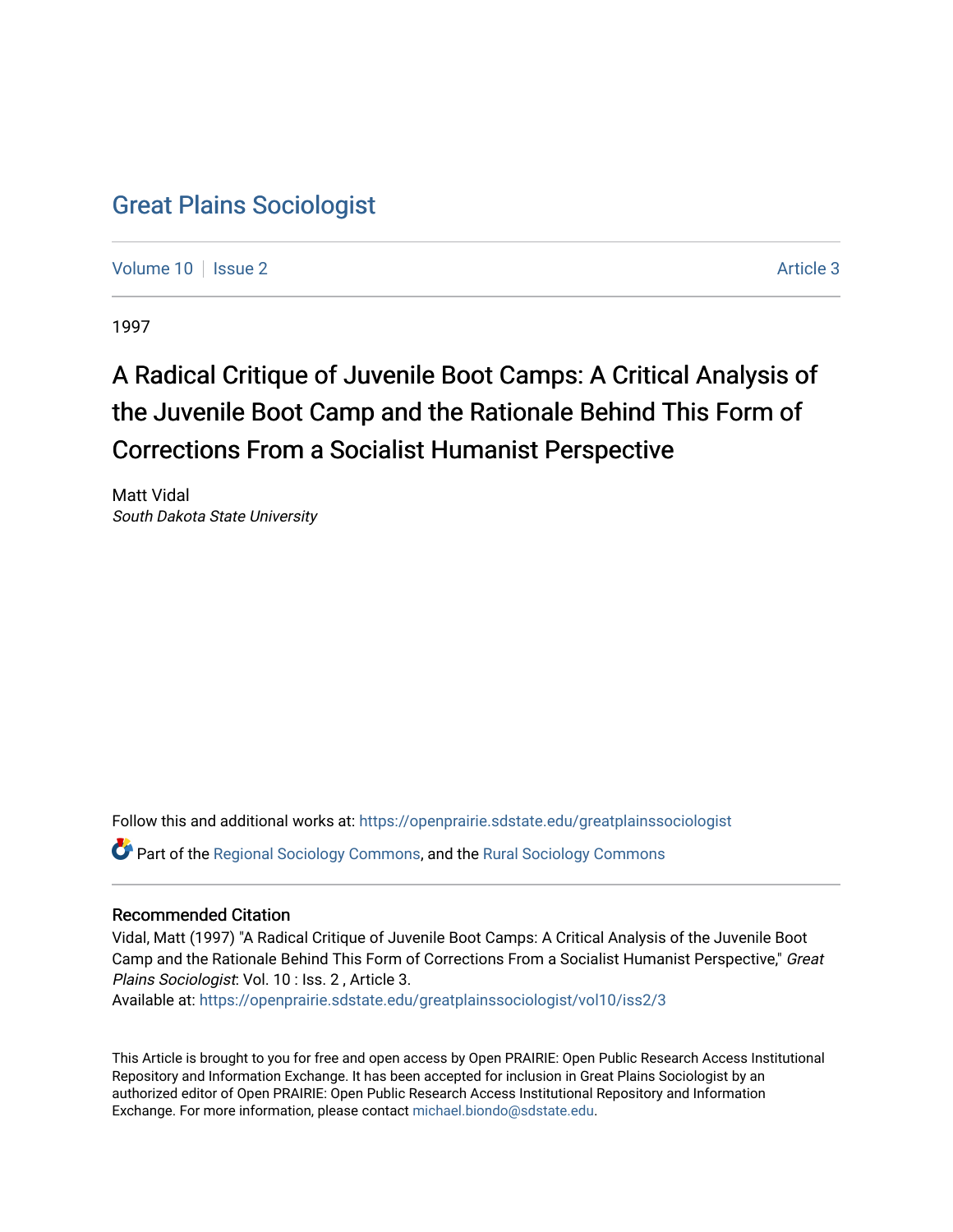The Great Plains Sociologist Vol. 10, No. 2 Spring 1998

The Great Plains Sociological Association 1997 undergraduate student paper contest winner.

### A Radical Critique of Juvenile Boot Camps: A Critical Analysis of the Juvenile Boot Camp and the Rationale Behind This Form of Corrections from a Socialist Humanist Perspective

Matt Vidal South Dakota State University

#### Abstract

This paper is a critque of boot camps as a method of juvenile delinquency treatment. Humanist theory is applied to suggest that boot camps fail to meet basic treatment philosophy of adaptation to normal communities and reintegration of youth into society as specified by the primary goal of juvenile courts, rehabilitation.

This paper shows that the juvenile boot camp, also referred to asa shock incarceration program, is a repressive structure that is part of an oppressive institution, theAmerican criminal justice system. This will be addressed through the call for a diffusion of violent structures which serve to oppress and thus hinder human selfdevelopment. Because this institution is a tool of an oppressive, eliterun society, the scope of this paper must go beyond simply addressing the boot camp from amicro-level analysis of a specific institution. These reforms can only be truly effective if originating from a macro, critical theory; hence, this paper will address this macro theory level to show that only by beginning at this level can humanist analysis and reform be achieved, through the operationalization of more microlevel theories informed by critical, macro theory. The first half of this paper will be devoted to macro-level theory. The latter half will be the specific analysis of the boot camp.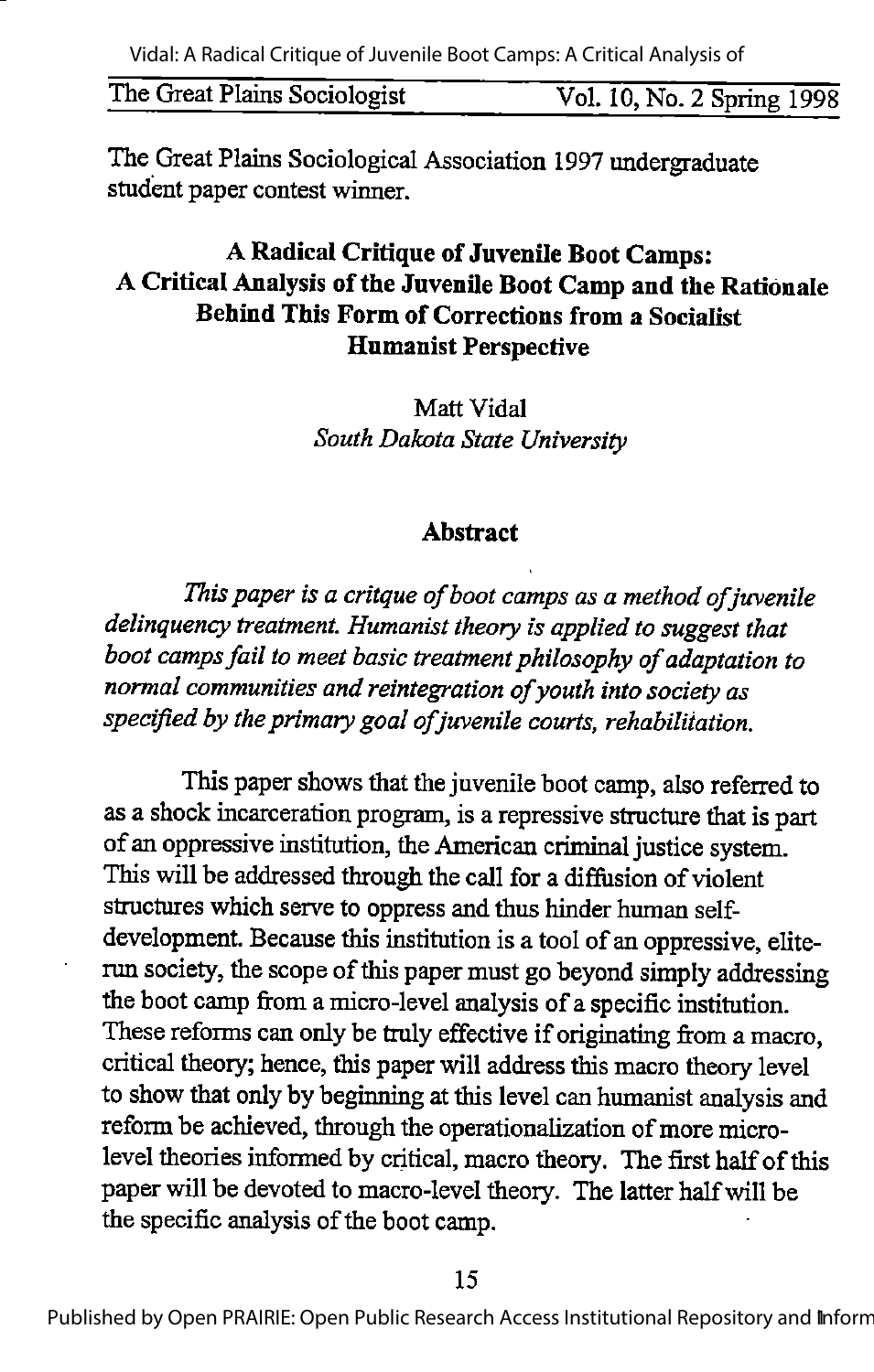#### Great Plains Sociologist, Vol. 10 [1997], Iss. 2, Art. 3

It will be necessary to show that the entire paradigmatic world-view within which this type of corrections originates and is embedded is not adequate to deal with crime and deviance because it is the same paradigm<sup>1</sup> that has produced the structural conditions (capitalism) that are the cause of a significant portion, at the least, of crime.<sup>2</sup> I will attempt to show that there are at least two world-views that have developed adequately to be differentiated and categorized as separate and competing paradigms. Furthermore, the paradigm out of which capitalism developed is the same paradigm that has produced most of the attempts to deal with crime—including the juvenile boot camp—and, thus, is not able to effectively deal with the crime problem. It is, therefore, necessary to work within a new paradigmatic world-view to effectively dealwith crime (andall of the other problems the come from the capitalist structure of society, a result of this paradigm).

These paradigmatic world-views do not necessarily produce personality types; moreover, if people have certain beliefs that fit into one paradigm, they are not necessarily bound to think and act as that paradigmwould suggest. Paradigms aresimply useful categorization schemes encompassing many ideas, ideals, values, and perspectives that logically align and are fundamentally opposed by other sets of aligning ideas, ideals, values, and perspectives. To be sure, the ideas and/or values of particular individuals, for example, can cross

 $2$  See Ronald Kramer (1984) for a detailed discussion of how advanced capitalism generates crime, specifically: "1) the surplus population which is produced under the conditions of late capitalism; 2) structured unemployment; 3) income inequality and relative deprivation; and 4) ... the destruction of cooperative social relationships" (p. 255). There is also a discussion of particular policies that are humanistic and could work within the existing political economy, as "prefigurative socialist programs," specifically, interventions in the labor market  $(e.g., "adoption of a full employment policy"),$  the family  $(e.g., "develop$ comprehensive multiservice programs for high risk families"), and the network of community supports (p. 280-285).

<sup>&</sup>lt;sup>1</sup> From this point on, the majority of the time I will simply use the term "paradigm" to refer to a paradigmatic world-view.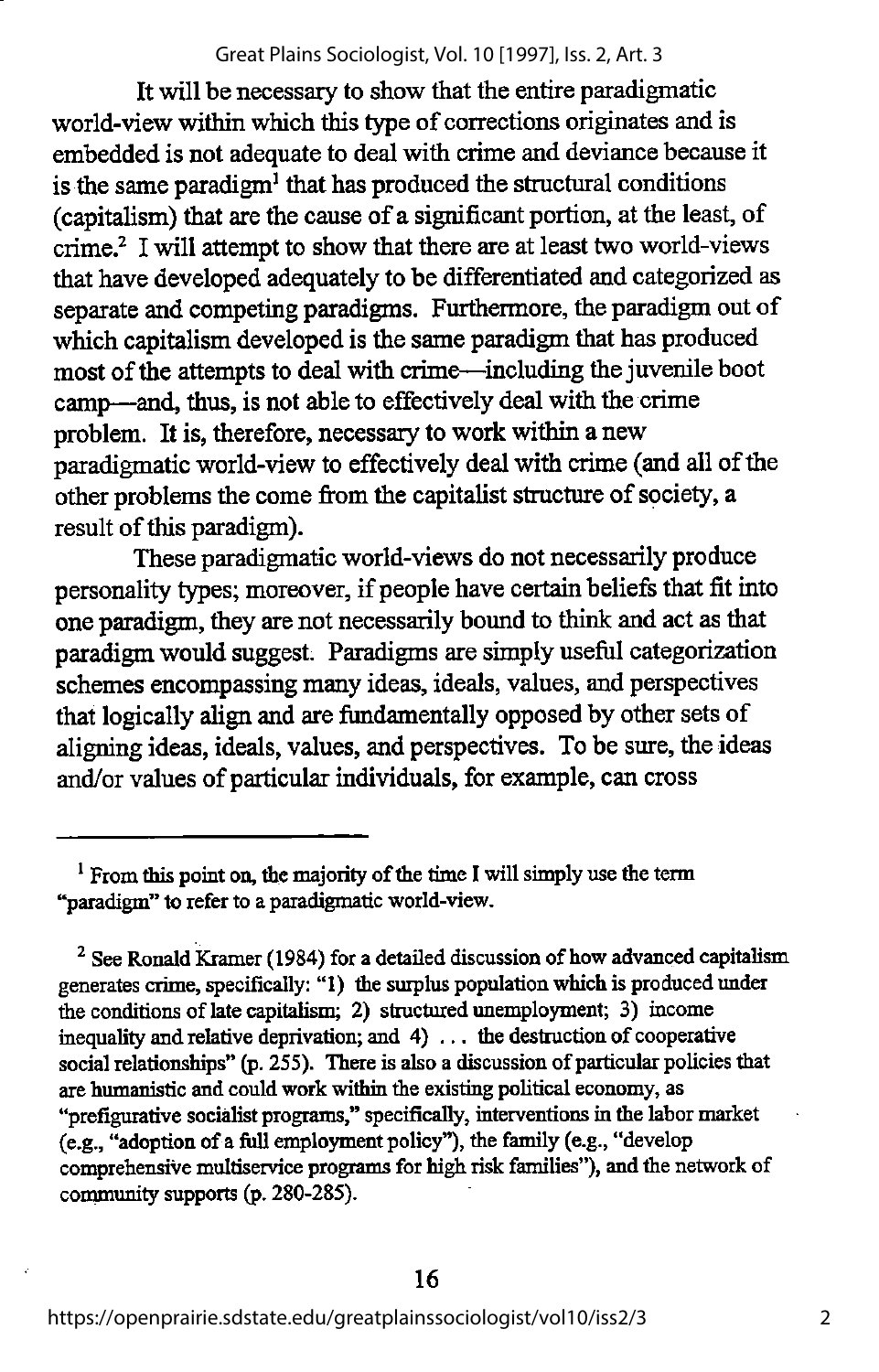paradigms; however, people will generally fall into one of these paradigms and will tend to associate with others who are of this general persuasion affecting each others' ideas, ideals, values, perspectives, etc. Most importantly, there are many social facts that can be seen as emerging from the interaction between a particular paradigm and the individuals and groups who accept this paradigm. For example, capitalism and the boot camp as a type of corrections have emerged from the consensus paradigm. This is where these paradigms become useful; they inform us of the logic behind particular social facts. Because we can imderstand the basic rationale behind a social fact, it becomes easier to predict how that social fact will affect individuals and groups. This will help in the formulation of operationalizable theories.

With the above in mind, let's consider two of the major paradigmatic world-views—^the consensus paradigm and the conflict paradigm<sup>3</sup>. The consensus paradigm sees order as being the ultimate good and, thus, the goal of society. The way to achieve this order is to be guided by the consensus as to what is the best for the most people in society. This view acts to elevate the society to a level above individual people, i.e., the whole is greater than its parts. This results in a reification of the state. The ultimate good is what is best for the state. Order is what is best for the state, and it is best achieved through a consensus, which means that everyone should be the same with the same ideas, values, and goals.

This view of the consensus paradigm has many implications and consequences. First and foremost is that if an individual or group of people is not part of the consensus then they should become part of it, but because it may not be possible for all people to conform or simply because some will not, competition occurs and becomes legitimized and valued. These values are the very characteristics of democracy, the paradigm that has played the major role in shaping the form of government in this country and its economic system.

 $3$  These paradigmatic world-views could be analyzed in much more detail, however, for our purposes here, a relatively superficial summary will do.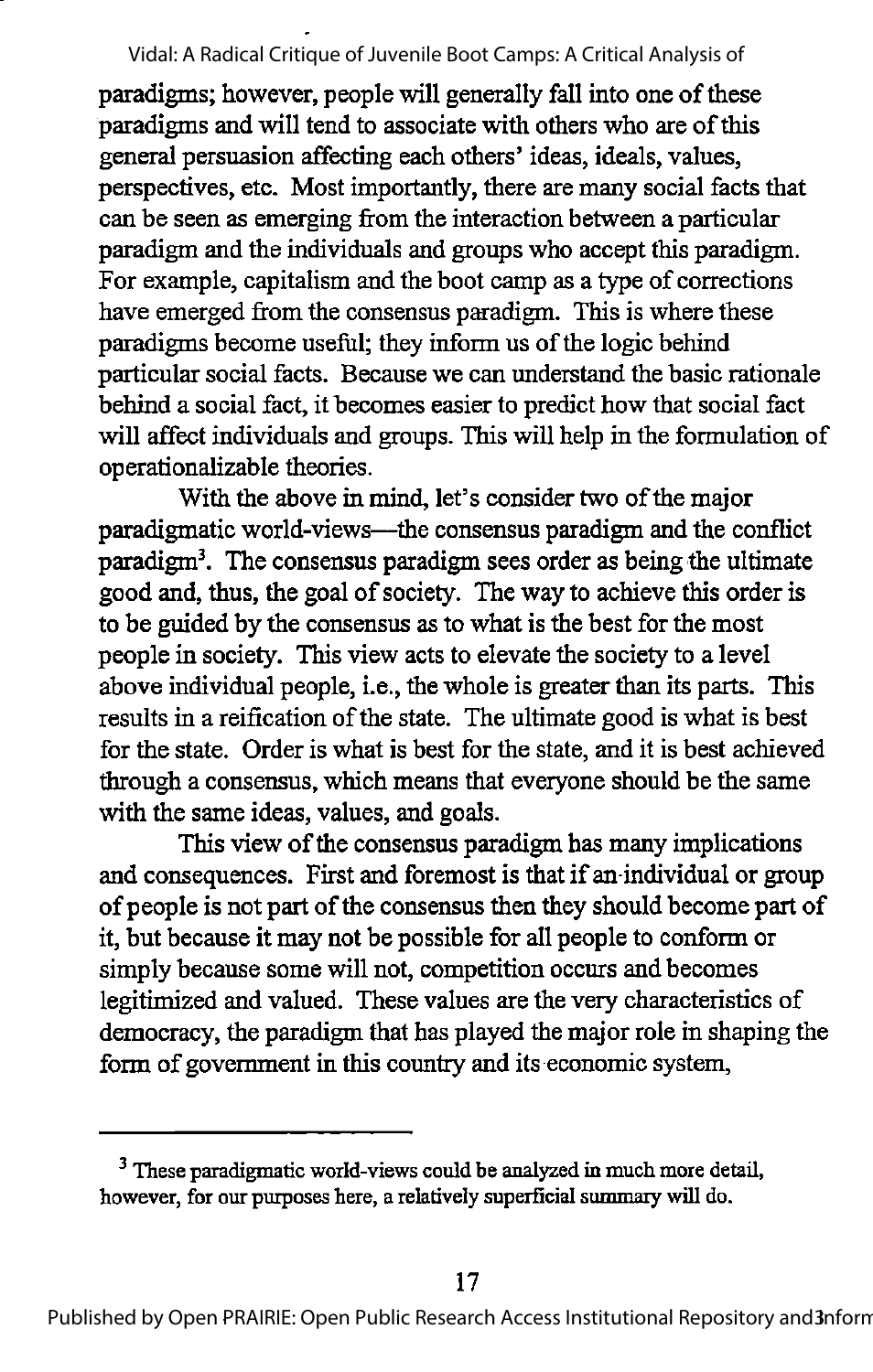capitalism. The individuals and groups who have played the major role in shaping this country have accepted this paradigm and worked within it as a world-view that has resulted in a capitalist society.

The conflict paradigm, on the other hand, sees the world as more characterized by conflict than consensus or order. Because there are so many different individuals and groups in society, there are many different perspectives and goals that are in competition; however, this paradigm does not see assimilation and consensus as the way to overcome this competition. Instead, the competing views are all valued as legitimate, and change is seen as a good thing that can lead to progress. Just because there are competing views does not mean there has to be competition in which there are winners and losers. Rather, there is enough "room" for all views to be expressed, and through cooperation there will be change and development. Thus, the individual is of paramount importance. Society is made up of individuals and only exists because of them, so it is the good of the individual—every individual—that is most important.

There may be other paradigmatic world-views that have developed or could develop, however, it is these two that are most prominent in our society. Out of the consensus paradigm has developed capitalism and many other institutions, perspectives, ideas, and ideals within society. If individuals and groups do not accept the institutions, perspectives, ideas, and ideals that come from this paradigm than they are likely to fall into theconflict paradigmatic world-view.

It is within this conflict paradigm that a critical perspective canbe developed. This perspective allows fora critical analysis of the ideas and perspectives that come from the consensus paradigm, from its ownparadigm, and, most importantly, a critical analysis of all existing structures in society. Through this critical perspective, one can seethe consequences of the consensus paradigm. For example, by assuming that there is or should be a consensus within society, those who hold this perspective are able to justify their claims that all nonconformists, deviants, and others they do not like or with whom they disagree are the problem, i.e., the cause of contemporary social problems. Because of this and the fact that competition is valued, subordination (through the natural emergence of dominance from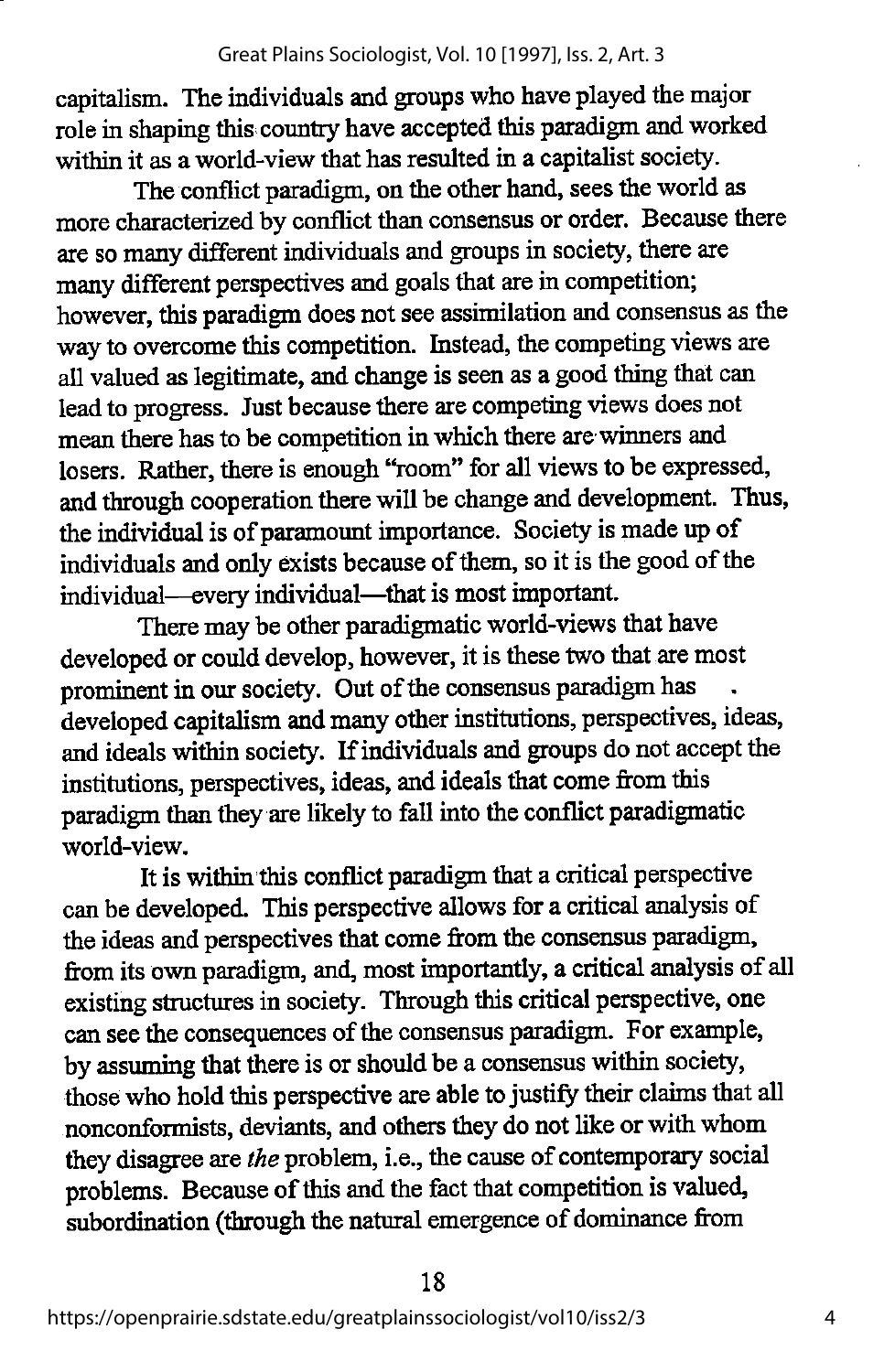competition) and oppression (through the "need" for social control, and the acceptance of dominant/subordinate relationships) are also justified.

It is the consensus paradigm that guides the thought behind and the actions of the criminal justice apparatus (and most other institutions in our society). What are the consequences of this? Many are negative. Most generally, the resultant action of this consensus perspective necessarily benefits some groups of people and negatively affects others. The people who benefit from this are obviously the people capable of controlling the dominant ideology: the ruling elite.<sup>4</sup> There is a dialectical relationship between the ruling elite, who perpetuate this consensus paradigm to maintain their control of the society, and this paradigm, which perpetuates its control over all other groups. It is worth noting here that while there may be some (possibly many) people working within this consensus paradigm who are conscious of and supportive of the oppression, exploitation, and alienation that it produces, not all people who operate from this paradigm have to be. In fact, it is not necessary for any of them to be conscious of this situation (or of their support of it) for it to still benefit them and negatively affect other individuals and groups.

Of the more visible negative effects of this situation are the oppression, exploitation, and alienation felt by the many individuals and groups whose views are not represented by this so-called consensus. This negativity and oppression is manifest through the law, resulting in punitive sanctions against any person whose actions run contrary to the interests of the ruling elite. A less visible but very important and harmful negative consequence of this situation is the dialectical effect that all of this oppression, alienation, and negativity

<sup>&</sup>lt;sup>4</sup> Ouinney comments on this consensus-paradigmatic view of law: "[S]ociety is regarded as being relatively homogenous and static, rather than being characterized by diversity, coercion, and change. Moreover, rather than viewing law as the result of the operation of private interest, law is seen as something that operates *outside* of particular interests for the good of the whole society. At best this is a naïve conception oflaw. But it is also dangerous, in that it would have us live according to a myth" (1972, p. 3).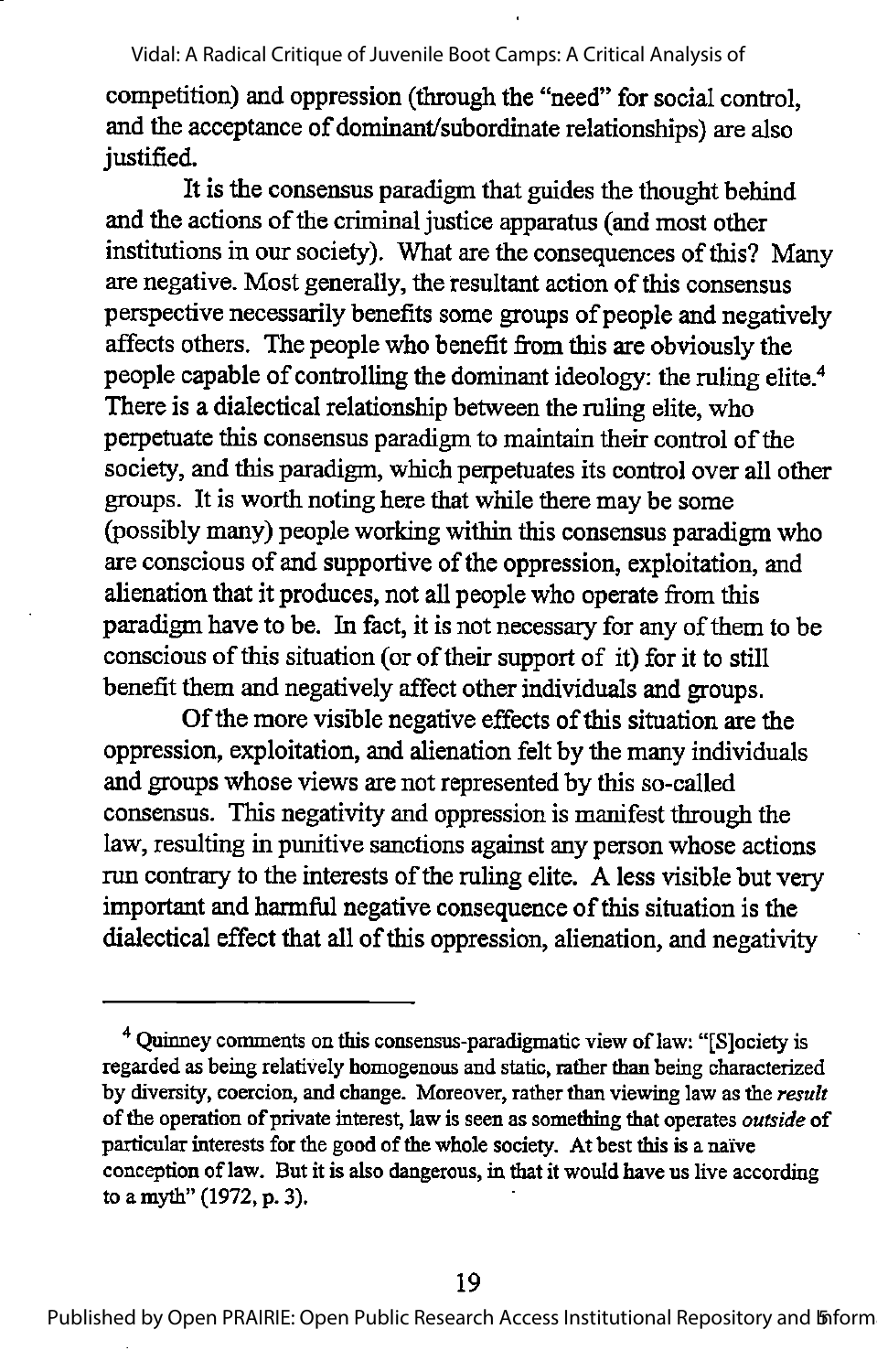have on all people in society, i.e., humanity as a whole.

When sociologists and criminologists act from the consensus paradigm—^thus, favoring the status quo—^they are ultimately aiding and abetting the forces that seek to exploit others. That is, the status quo is one of exploitation and oppression, and criminologists who work within this consensus paradigm contribute to this exploitation and oppression. As Quinney states, "Criminal law is used in the capitalist state to secure the survival of the capitalist system and its ruling class... [0]ur current understanding of crime—our criminology—^is archaic and dangerous. Criminology today serves an existing system that is as obsolete as it is oppressive" (1973, pp. 61, 64).

What then is the alternative? It is to adopt and proceed from a conflict world-view. Within this perspective through a critical analysis, we are able to see the exploitation and oppression that cause alienation and suffering, filling the world with ever more negativity. These elements—oppression and exploitation—which are seen as necessary from the consensus paradigm, are exposed for what they are using a critical perspective; they are necessary only for the continuity of the ruling elite. As Quinney writes:

The purpose of a critical understanding of crime in America is to expose the meaning of law and order in capitalist society... Only when we allow ourselves to break out of the conventional wisdom are we able to develop a critical understanding of crime and the legal order. This marks the end of a liberal criminology, a deceptive and oppressive criminology, and the beginning of a critical criminology. The task now is to create a socialist tradition in America  $-$  in thought and action  $(1973, p. 61)$ .

A critical criminological (and sociological) perspective must guide our action, with the goals being humanist and socialist. This is the perspective that is most able to deal effectively with the manifestations of this consensus paradigm in general, and capitahsm in particular, including, but not limited to, crime.

Socialist humanism is a teleological philosophy that demands action. Says Quinney, "Humanism... in its simplest terms is the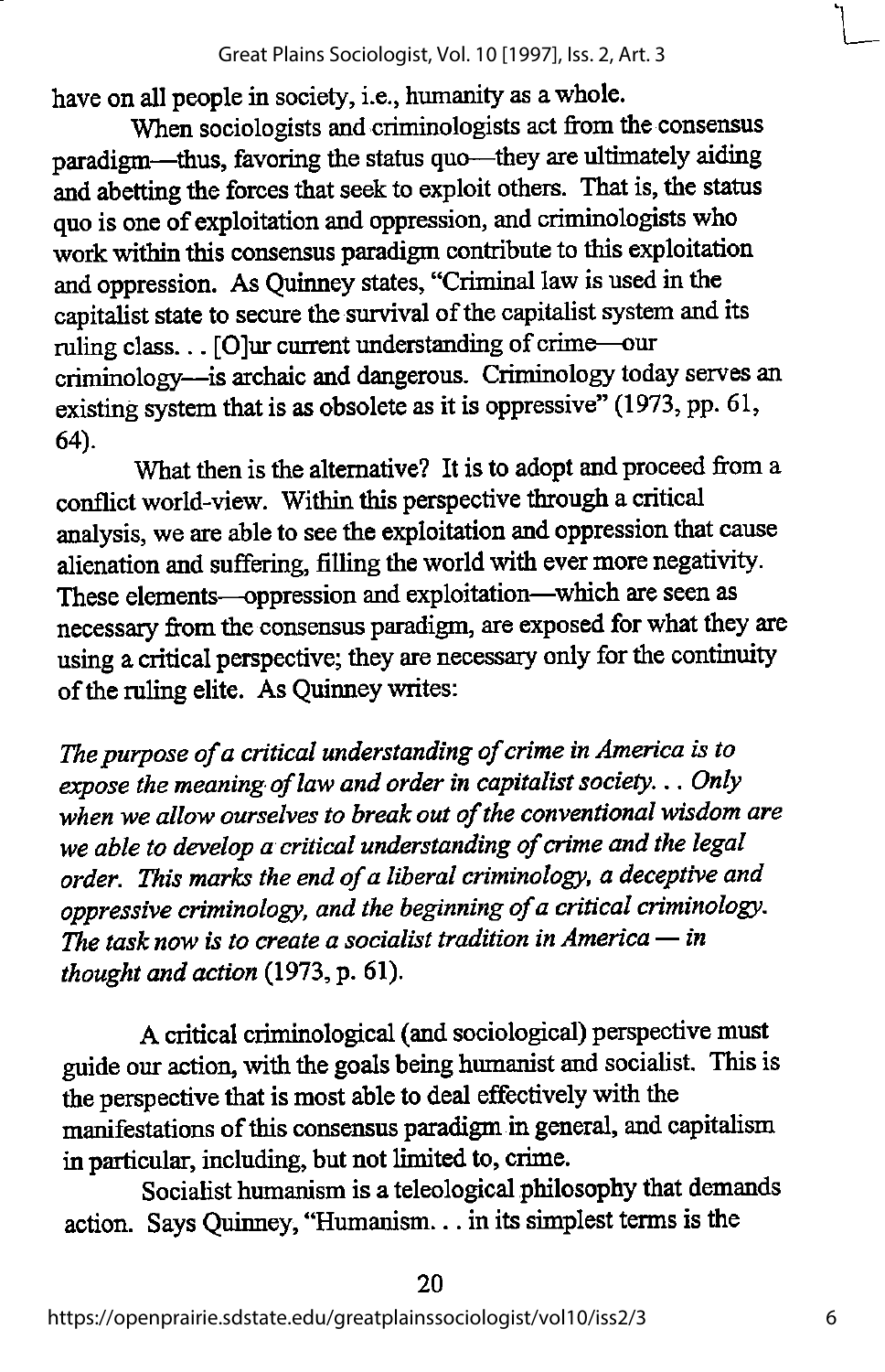belief in the unity of the human race, and the potential of human beings to be perfected by their own efforts. Socialist humanism is human development in relation to the full development of society" (1995, p. 150, italics added). Thus it is a philosophy that sees full human liberation and self- and species-actualization as possible. The realization ofthis goal is only possible through conscious action. It is the role of sociologists and criminologists to try to achieve this through a critical analysis of society and the call for a diffusion of oppressive structures within it.

The socialist humanist perspective does not have to view human beings as inherently good or inherently bad. Instead, it should be assumed that human beings have no inherent predispositions. What should be assumed concerning inherent qualities is simply potential. This potential is of great magnitude, and it can develop in any direction, positive or negative. This potential includes not only the possibility for a person to become good or bad, as we know these qualities to be even in their extreme forms, but also to develop far beyond what we have ever experienced, possibly even further than we can comprehend. This development can take place on two levels: at the individual level through self-actualization and at the most macro level through species-actualization. Achieving this potential as far as possible (and as humanely as possible, always with the individual in mind) is the goal of socialist humanism. Species-actualization cannot, however, be separated from self-actualization; the two must proceed hand-in-hand, and only with both of these in mind can human beings evolve to a better, more humane existence.

This "blank slate" view of human nature could also be conducive to realist perspectives that foster competition, for example, social Darwinism and Malthusian economics. Realist perspectives like these are a part of the consensus paradigm; they accept that total agreement with the decisions of the largest consensus is impossible, therefore, what results is "what's best for the most." The difference between these theories and the socialist humanism perspective is that these perspectives see society as the most important thing (ergo, law and order above all else), and individuals who are the most capable are the most deserving (ergo, equality of opportunity). However, in the name ofbeing the most "capable," the ruling elite in this country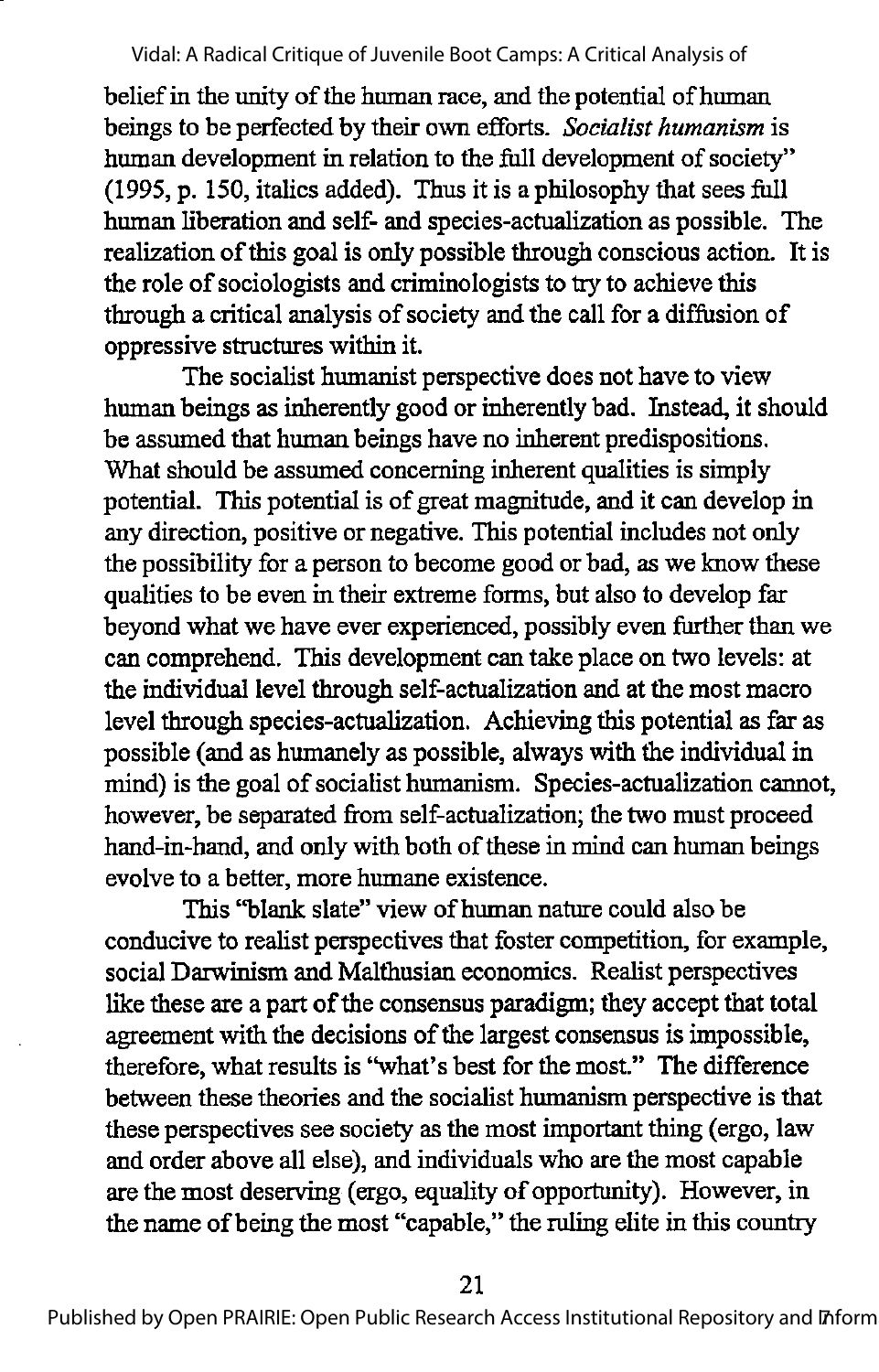have legitimized the dominant/subordinate (i.e., oppressive) relationship and structure. Moreover, working within the consensus paradigm, the ruling elite has established a dominant ideology that has perpetuated many ideas and perceptions which have led to many heinous actions including

The idea, which entered Western consciousness several centuries ago, that black people are less human, [and which] made possible the Atlantic slave trade, during which perhaps 40 million people died... The idea, presented by political leaders and accepted by the American public in 1964, that communism in Vietnam was a threat to our "national security" led to policies that cost a million lives, including those of 55,000 young Americans... Other ideas—leave the poor on their own ('laissez-faire') and help the rich ('economic growth')  $-\hbox{have lead the U.S. government for most of its history to subsidize}$ corporations while neglecting the poor, thus permitting terrible living and working conditions and incalculable suffering and death (Zinn, 1990, p. 1).

These are the types of things (albeit extreme examples) that come about from the competitive mentality—under the guise ofbeing the most capable—and are a result of the consensus paradigm. While therewas much economic and developmental progress that came about within that context, there is still much other progress (e.g., humanitarian) yet to be made. Moreover, there is a limit to the overall progress that can be made within that competitive context. Although the consensus paradigm played a major part in shaping the modern world, it is not sufficient if we aim to eliminate the oppression and suffering that many people experience every day and to grow and evolve in a positive way.

In fact, if the good of humanity as a whole is considered, a world dominated by the consensus paradigm cannot lead to a good end. Because this paradigm justifies (and in fact values) competition, it is also conducive to negativity and hate. Within this context, any growth or evolution or progress is markedly one-sided. This cannot lead to anything good for the whole of humanity because all of the human species is interrelated and connected. Competition can breed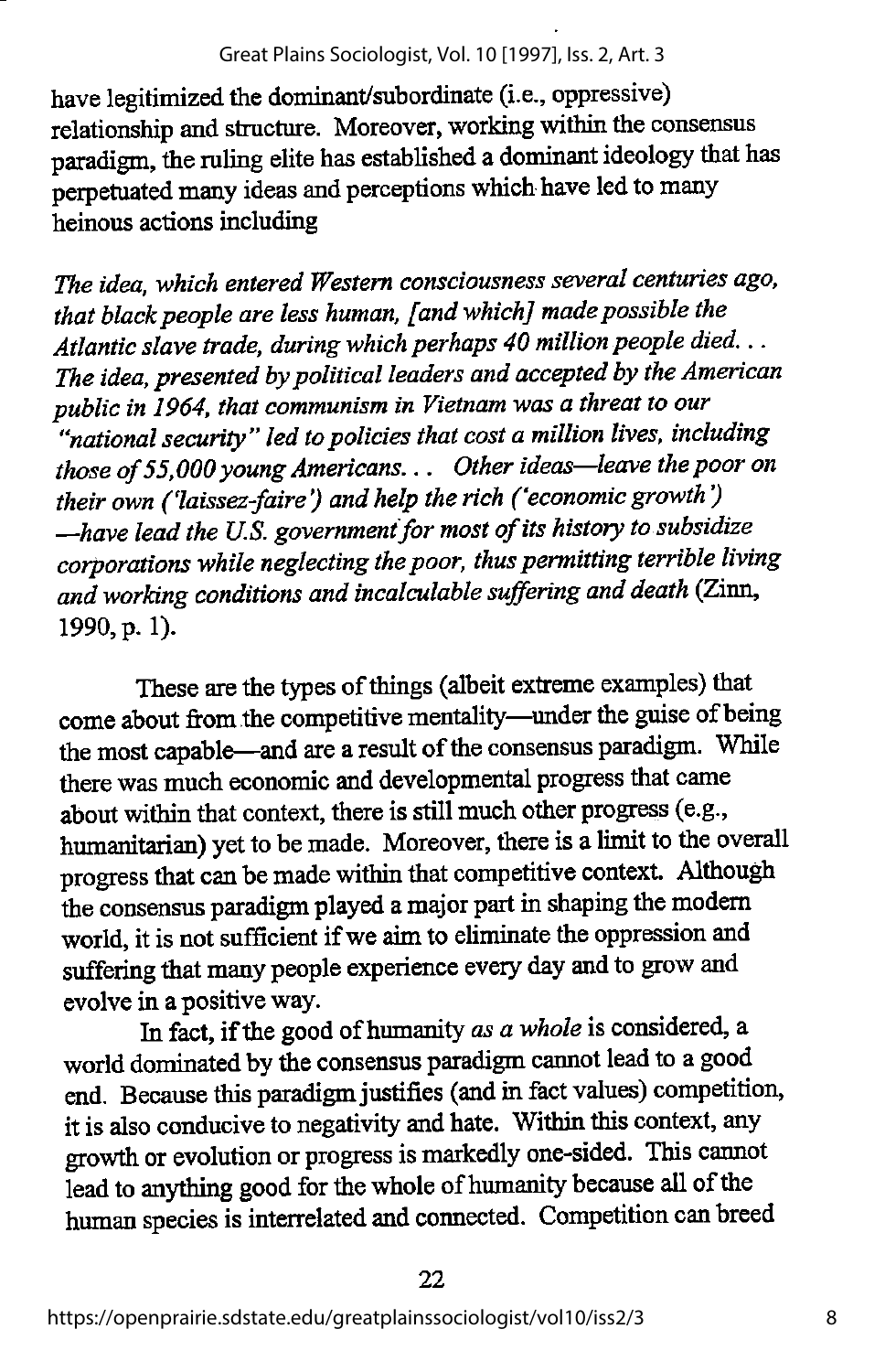hate. Hate may be able to improve the economic position of some individuals or groups, but not their overall well-being. There is an interconnectedness among all people and a dialectical relationship between people and the hate and negativity (as well as love and positivity) that they put out into the world. Therefore, humanity cannot evolve and progress when the dominant paradigmatic worldview is one that produces negativity, hate, oppression, and alienation.

How does all of this relate to the boot camp? It is related in many ways. First of all, looking at the boot camp from a critical perspective, we can say that since it has developed out of the consensus paradigm, it will not work to deal with or correct problems that result from a structure (or structures) that comes from the same paradigm; in other words, it is a dialectical contradiction. In fact, methods developed by the consensus paradigm to deal with crime usually deal with it only after the fact. The most that can be done to try to reduce crime is to use specific deterrent approaches, e.g., the boot camp, and hope that these also have a general deterrent effect. Beyond this, it is impossible for a capitalist society to address the root causes of crime because this would be self-destructive for the capitalist system. Working from the conflict paradigm, then, could bring about the emergence of a socialist, humane society out of this dialectical contradiction of the consensus paradigm.

This critique of the consensus paradigmatic world-view and the resulting dialectical contradiction between capitalist society and its inability to deal with crime is only a starting point. The goal is not simply to criticize using abstract theories. The goal is to change things, i.e., to get rid of oppressive structures, to help end suffering and alienation, and to contribute "to the emergence of a societyin which citizens are free both from criminal victimization and legalized oppression" (Friedrichs, 1982, pp. 209-210). There needs to be operationalizable theories and hypotheses that can be utilized in an effort to show that certain structures and practices are oppressive and that there are more humane and effective ways of doing things, e.g., dealing with juvenile delinquency. Guided by a socialist humanist perspective, sociologists and criminologists can make multilevel analyses to expose oppressive, exploitative, and alienating structures, institutions, and practices. They then can propose changes that are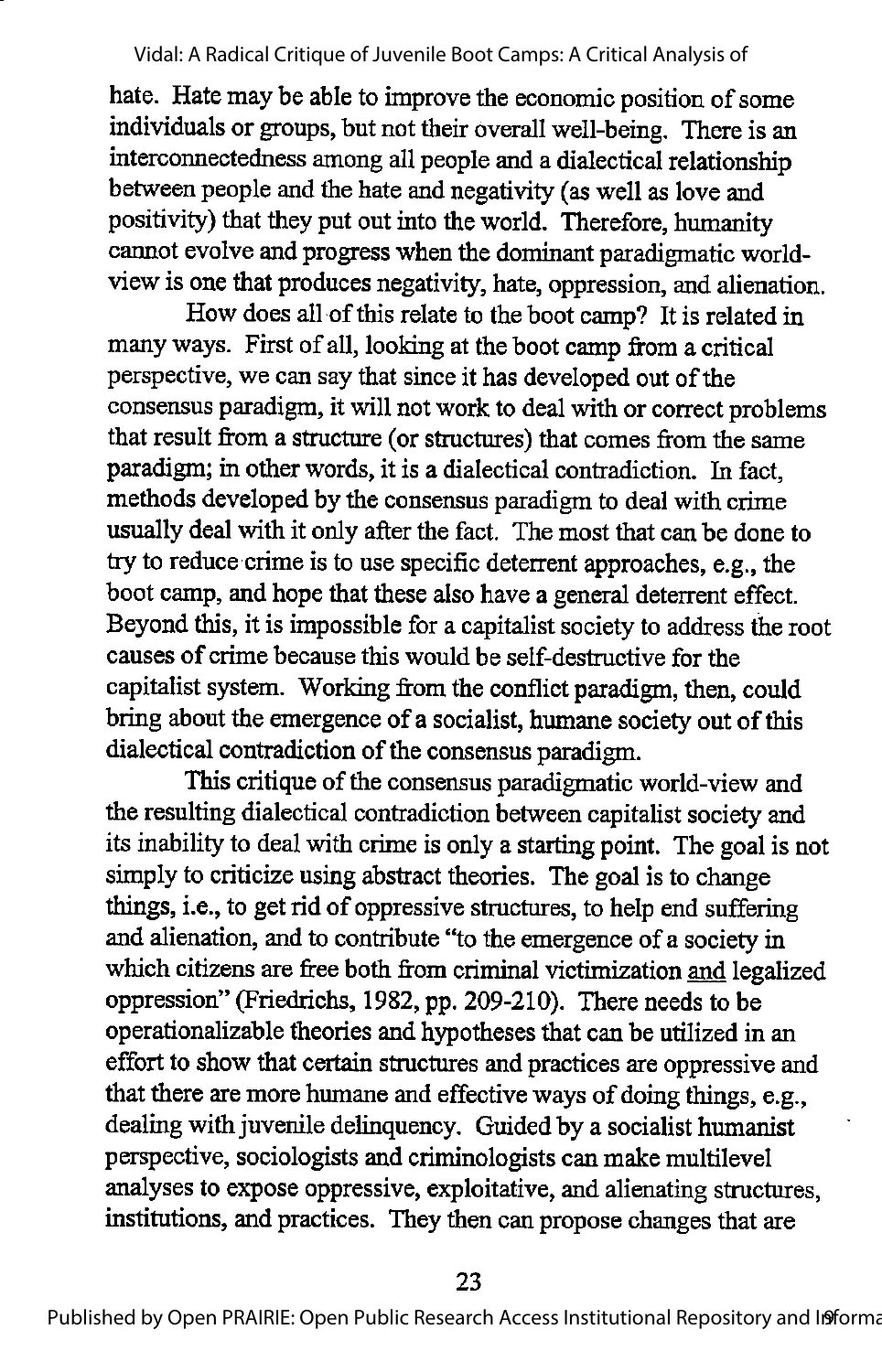more positive and humane, ultimately leading to a more humane society.

At this point I can now show specifically how the juvenile boot camp can be critiqued from macro, intermediate or middle range, andmicro levels of analysis and shown to be an oppressive and inadequate form of dealing with juvenile delinquency. First, it will be necessary to give some background information about bootcamps in general and then on the juvenile boot camp in Custer, SD, part of the Custer Youth Corrections Center, $<sup>5</sup>$  and the specific focus of this</sup> critique.

According to Doris Layton Mackenzie, the boot camp as a model for adult prisons began in 1983 in Georgia and Oklahoma. Since then, this form of prison has grown rapidly within the United States and has only recently begun to be considered as a possible form of corrections for juveniles. "The focus of these early programs was on creating a military atmosphere with drill and ceremony, physical training, andhard labor. Later programs added rehabilitation components such as counseling, academic education, and drug education and treatment" (Mackenzie, 1994, p.60). Mackenzie also noted, "If the core components of boot camps (military atmosphere, drill, hard labor, physical training) reduced recidivism, wewould have expected that the boot camp releasees in all states would do better than the offenders in the comparison groups. This did not happen; therefore, the military atmosphere does not appear to reduce recidivism" (Mackenzie, 1994, p. 64; italics added).

The boot camp at the Custer Youth Corrections Center was designed using a prototypical boot camp model. The only significant difference between this and earlier boot camp institutions is that it does not have hard physical labor as one of its core components. The director of the boot camp is Colonel Clay R. Ramsey, and the assistant director is Major Mark Snyder, both of whom are U.S. Marines. I conducted a phone interview with Major Snyder on

<sup>&</sup>lt;sup>5</sup> The Custer Youth Corrections Center also has three other programs; the forestry camp, the Job Corps, and the Corrections Center for girls.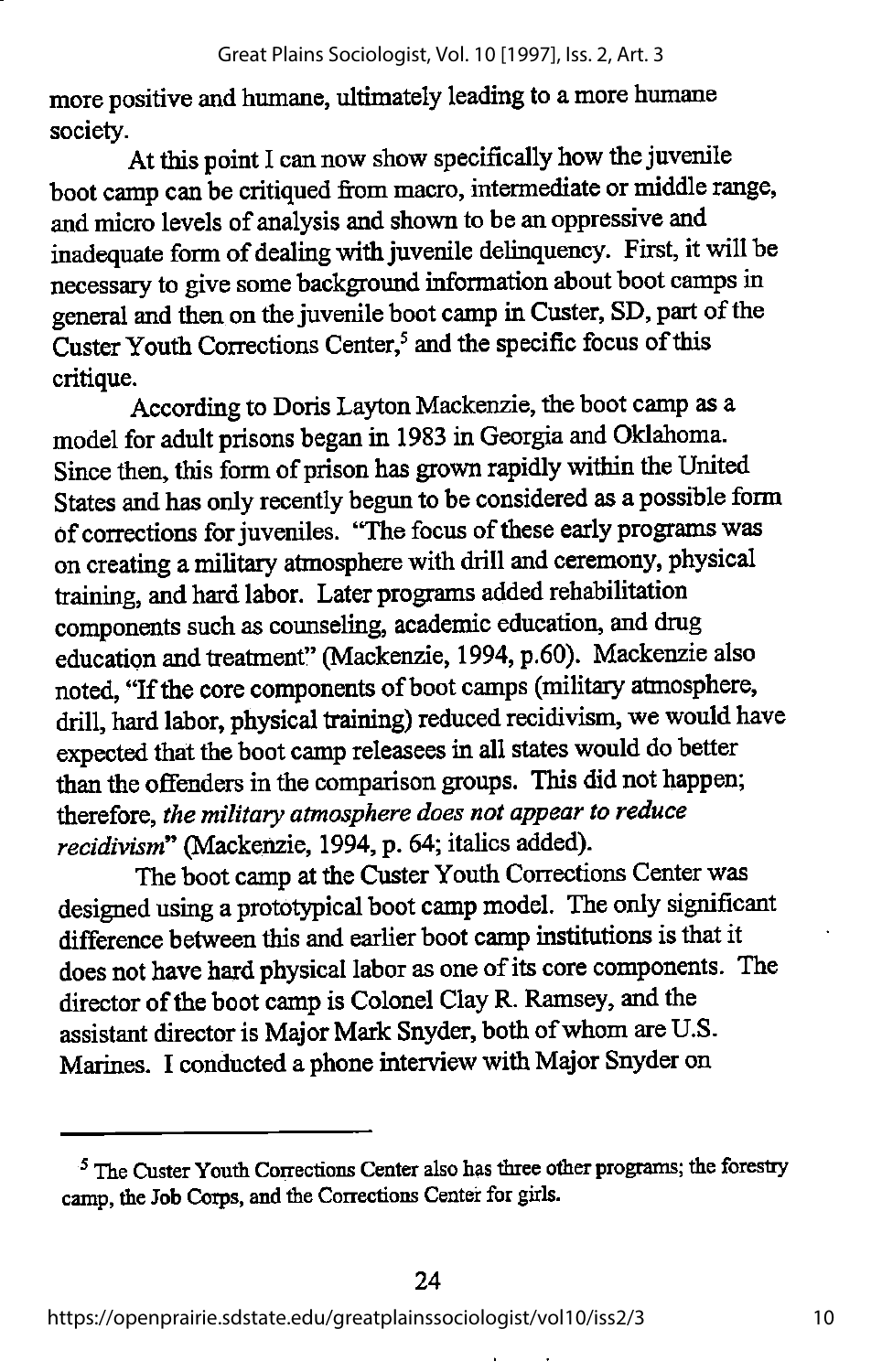January 31, 1997, regarding the structure of the boot camp and its goals and methods. Information about the boot camp was also gathered from an interview with Doug Herman, the Superintendent of the Custer Youth Corrections Center, and Colonel Ramsey, that was broadcast on South Dakota Public Radio (January 30, 1997). According to Superintendent Herman, the purpose of the boot camp is to "provide structure and discipline,"by "getting the kids' attention." This is achieved by the drill instructors being "very demanding" and putting the juveniles "in a situation where there is a lot of anxiety, a lot of stress, and a lot of confusion, and that is to . . . strip their identity."

During my phone interview with Major Snyder, he stated that the boot camp uses about a 50/50 mixture of traditional boot camp components and remedial educational components, basically the same approach used by other juvenile and adult boot camps. The goals are: 1) strip the youths completely of their prior socialization and intensively resocialize them in order to instill self-discipline, respect for authority, and a strong work ethic, 2) give them life skills including employability, goal setting, and literacy, and 3) serve as a cost-effective alternative to institutionalization. Other goals of boot camps in general are to 1) "reduce drug and alcohol abuse," 2) "encourage participants to become productive, law-abiding citizens," and 3) "ensure that offenders are held accountable for their actions" (Bourque, et. al., 1996, p. 5).

The structure of the boot camp at Custer Youth Corrections Center is a direct copy of a Marine boot camp. It includes physical training, uniformed drill instructors, cadets with shaved heads and uniforms (with no stripes or medals, of course), a platoon structure, work detail, and very strict discipline. There is an attempt to balance this out with educational courses (five hours a day), group counseling (one hour a day), and some 120 life skills courses (e.g., employability and personal hygiene). The only types of juveniles that the Center will not take are sex offenders, those diagnosed as mentally ill, and serious substance abusers. The program is three months long with an aftercare/community supervision program. The aftercare includes a one month probation-like systemadministered by the Juvenile Corrections Agency, and then a "Level Two" phase of less intensive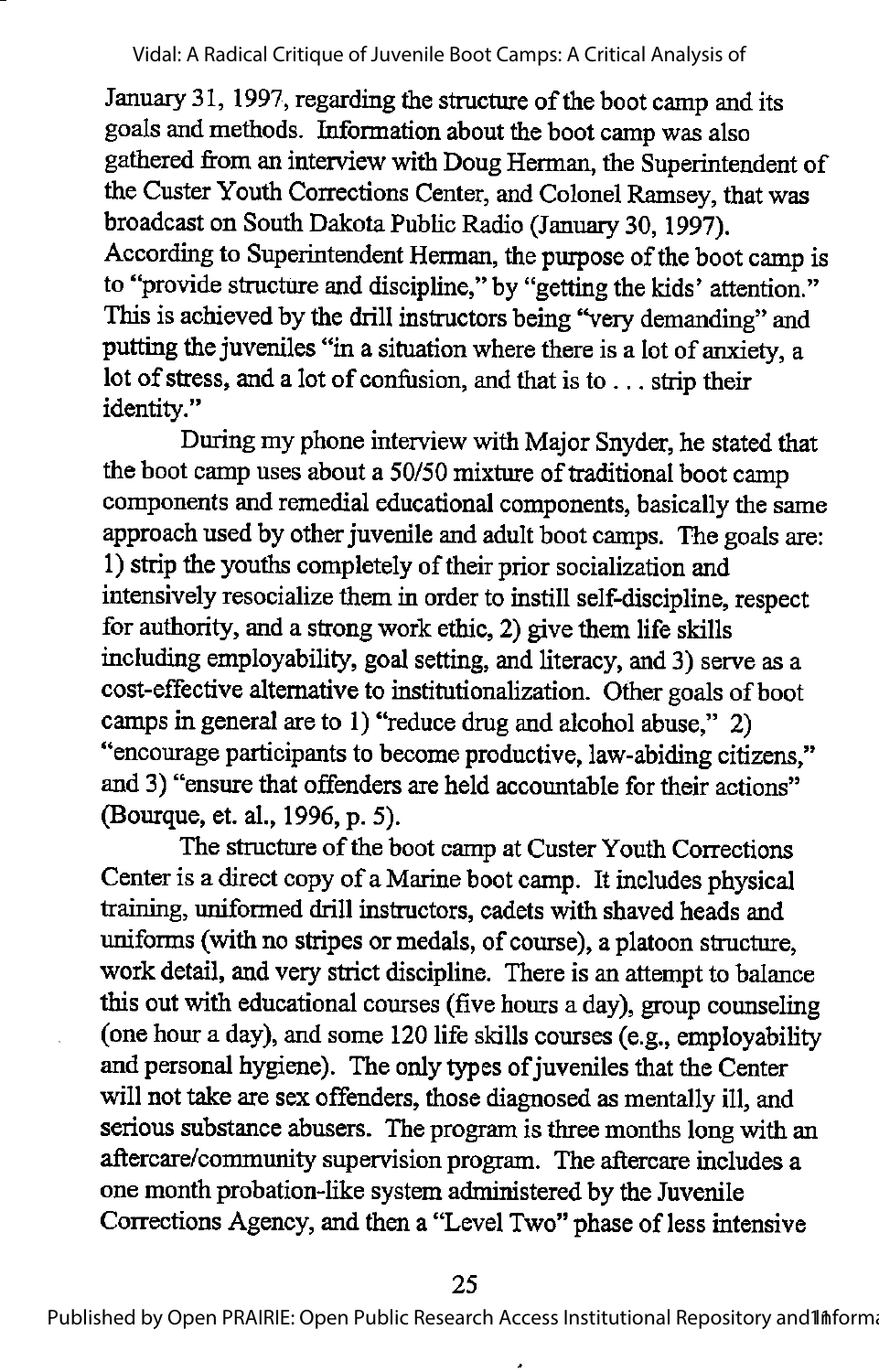supervision for six months. There is also a mentoring aspect of the program that utilizes volimteers from the National Guard that are to check up on the youths "every once in a while" (Tim Post, South Dakota Public Radio).

With the above in mind, we can now proceed to the actual critique of the juvenile boot camp. First, I will address the boot camp specifically as an institution and its (in)adequacy as a form of corrections. Then I will show how a critical analysis—^using the socialist humanism perspective—can start from amacro level and proceed to the most micro level, i.e., the effects on the individual. This can be done by starting from the assumption that the effects on the individual actor are directly (and dialectically) related to, and cannot be separated from, the institutions that she/he encounters, including the entire society and the norms, values, and all other social facts that are a part of it.

Why is the boot camp still being pursued as an alternative to incarceration even though it has been shown that it does not reduce recidivism any more than traditional forms of incarceration (Bourque, et. al., 1996; Mackenzie, 1994; Bennett 1995; Gendreau and Paparozzi, 1995; Sharp, 1995; Simons, 1994; Souryal and Mackinzie, 1994; Keenan, et. al., 1994)? The most obvious answer is that boot camps have been more cost effective than traditional forms of incarceration. Should efficiency be the reason for continuing the research and development of new forms of corrections, especially in the case of juveniles? At least on the surface, it seems this is the case with the boot camp.

The research into and development of new forms of corrections is at least animplicit recognition that themore traditional forms of corrections are not sufficiently dealing with offenders, and it is an explicit recognition that they are costing too much. Thus efficiency and efficacy are the major concerns of corrections. What then does the continuation of a program shown not to be any more effective then existing methods of corrections say about the de facto goals of those in charge of corrections? Clearly they have little real concern for whether their programs can actually be rehabilitative and improve the lives of those whom they affect. This is true at least in relation to their most pressing concern: efficiency.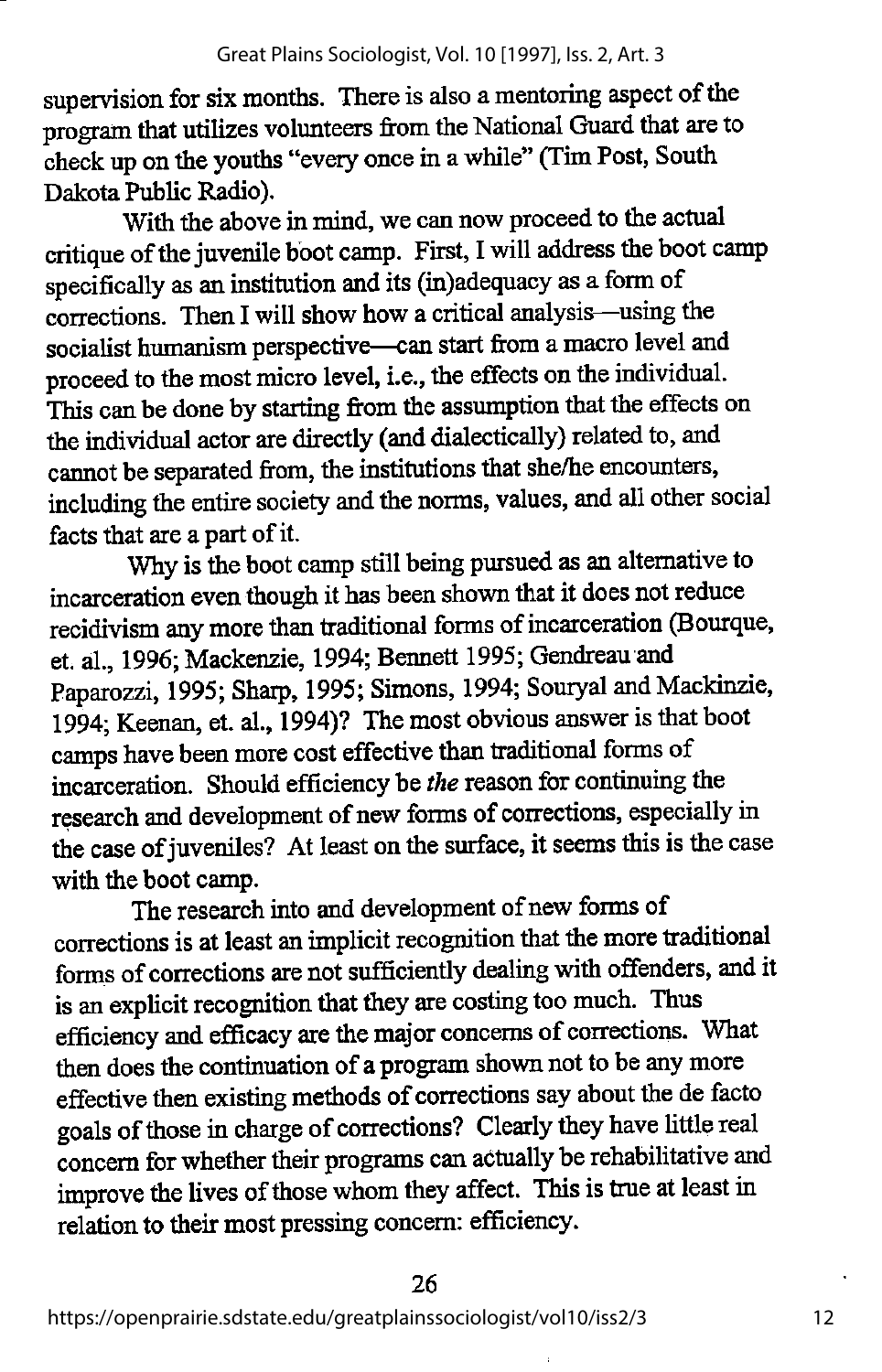This is especially troubling considering it is taking place in the juvenile justice system. For this is one of the last places in society where an institution involved in dealing with those who cannot or have not "adjusted to the system" is supposed to be concerned with "helping" the individual; rehabilitation is still one of the stated goals of the juvenile justice system. To be sure, it is also one of the "stated" goals of the juvenile boot camp. There is doubt in my mind, however, whether this is one of the actual goals, let alone whether it is possible in this environment. I will grant that giving the juveniles life skills is a noble and attainable goal (although at least as effective without the boot camp); however, this will not changedeviant behavior. The method proposed to do this is to "strip the juveniles" of all their previously socialized norms, values, and resultant action, and to resocialize them so that they have respect for authority and discipline. .. all in a three-month period. So the boot camp advocates say.

If this method so far has not lowered recidivism, how can it be expected to somehow work in the future? Is there to be developed more effective ways of teaching respect for authority and discipline? Using the boot camp model, this would entail more authoritative authority figures using stricter discipline and tougher training. Sothe only way to reach the juveniles through this method would be to make the boot camp environment even more structured and disciplined so the newly socialized juveniles can take their new attitudes that worked so well in this highly structured environment back out into the "real" world where they are supposed to know better than to succumb to the forces everywhere that "corrupted them" in the first place. Three months of a highly structured lifestyle under the direct control of very authoritative figures will presumably prepare them for a life in an environment that does not even closely resemble the one in which they were just as intensively socialized to live, one in which there is nothing even closely resembling the extreme structure theyjust left.

Is cost-efficiency the onlyway to explain the emergence of an enthusiasm for the boot camp as a mode of corrections? Jonathan Simon makes a very convincing argument that the boot camp as a method of corrections is a form of appealing to the "willful nostalgia" of the public. Simon notes several problems with the boot camp and the criminal justice system in general, concluding, "[I]t has been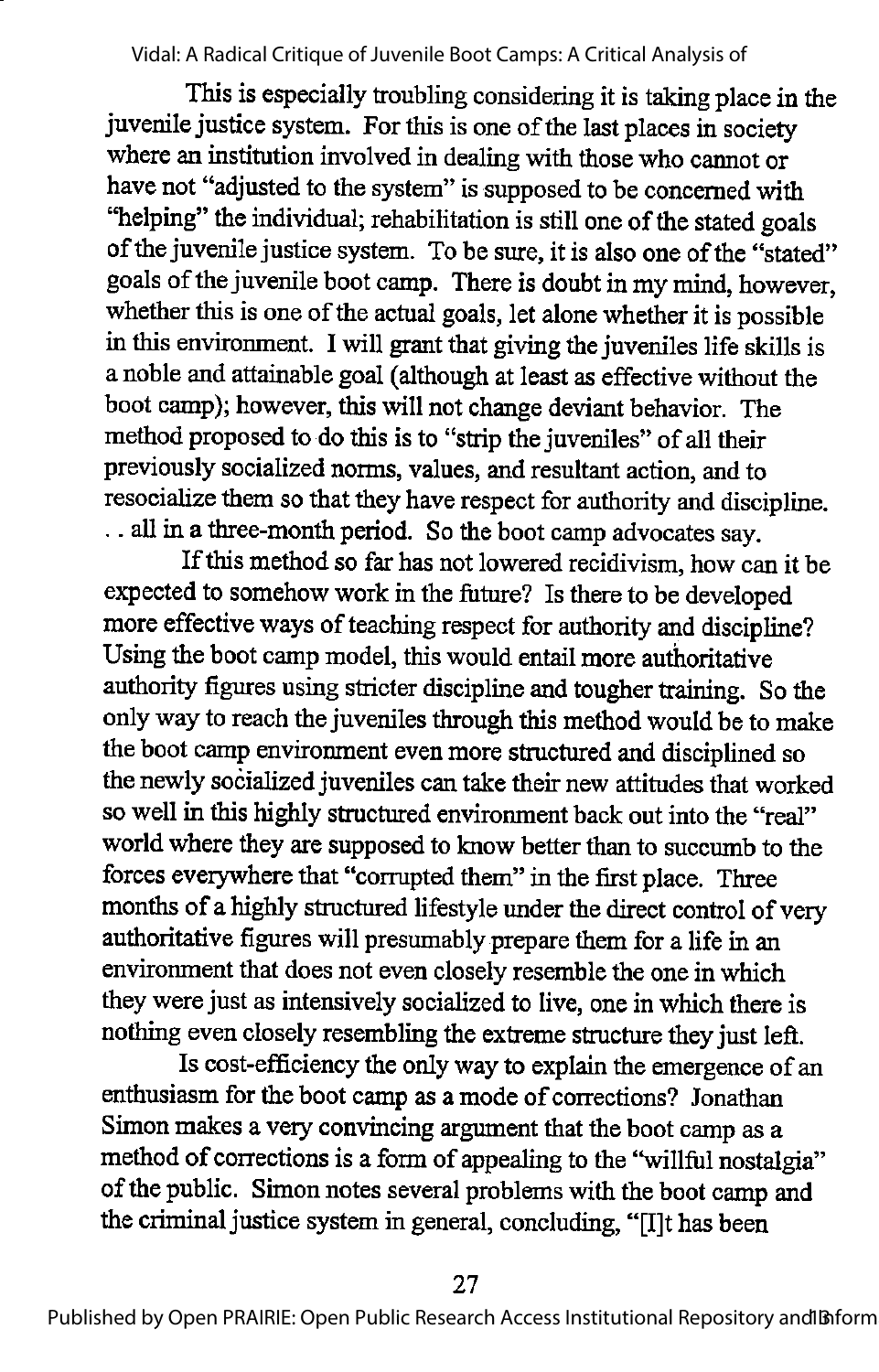difficult to identify any model behind penal strategies other than that kind of anti-model described by fiscal considerations and managerialism" (1995, p. 34), and "The penal boot camp is lacking in any real-world referents. Indeed, what referents it does have are selfconsciously fabricated images of the past that characterize the mode of willful nostalgia" (1995, p. 36).®

Simon reaches the conclusion that the components of the boot camp are a collection of symbolic gestures, "to be consumed as nostalgia not onlyby the public, but alsoby politicians and correctional administrators" (Simon, 1995, p. 41). It invokes a willful nostalgia through a series of images referenced firom popular culture. As Mark Osier (1991: 34) perceptively puts it:

The lure of shock incarceration is particularly acute in an age in which the primary medium of mass communication has become the sound bite. Video images of drill instructors two inches from an inmate's face, a team of inmates clearing brush, and reveille at 4 a.m. cater to 'popular desires' for a quick fix to crime through harsh punishment, discipline, and deterrence (quoted in Simon, 1995, pp. 28-29).

While the boot camp embraces the "therapeutic ideal," it is not able to actually provide "therapeutic time" because of its brevity.<sup>7</sup> Moreover, this brevity is a defining feature of the boot

<sup>&</sup>lt;sup>6</sup> Simon differentiates between classical nostalgia and willful nostalgia in the following way: "Although nostalgia may at times represent a serious effort to move forward by moving backwards, the kind of nostalgia evidenced by the boot camp is a 'willful' nostalgia that not only tolerates, but also thrives on, a misrecognition of the past it evokes... Itreinforces complacency with the present and inertia against any real change" (p. 42).

 $7$ According to Simon, rehabilitative techniques, which the boot camp employs, are not the same as therapeutic time, which is time that is therapy oriented and devoted to helping the individual. This is as opposed to retributive time with a goal being accountability. The time that youths are in boot camps, between 90 (at the CusterYouth Corrections Center) and 180days, is not enough time for a program (continued...)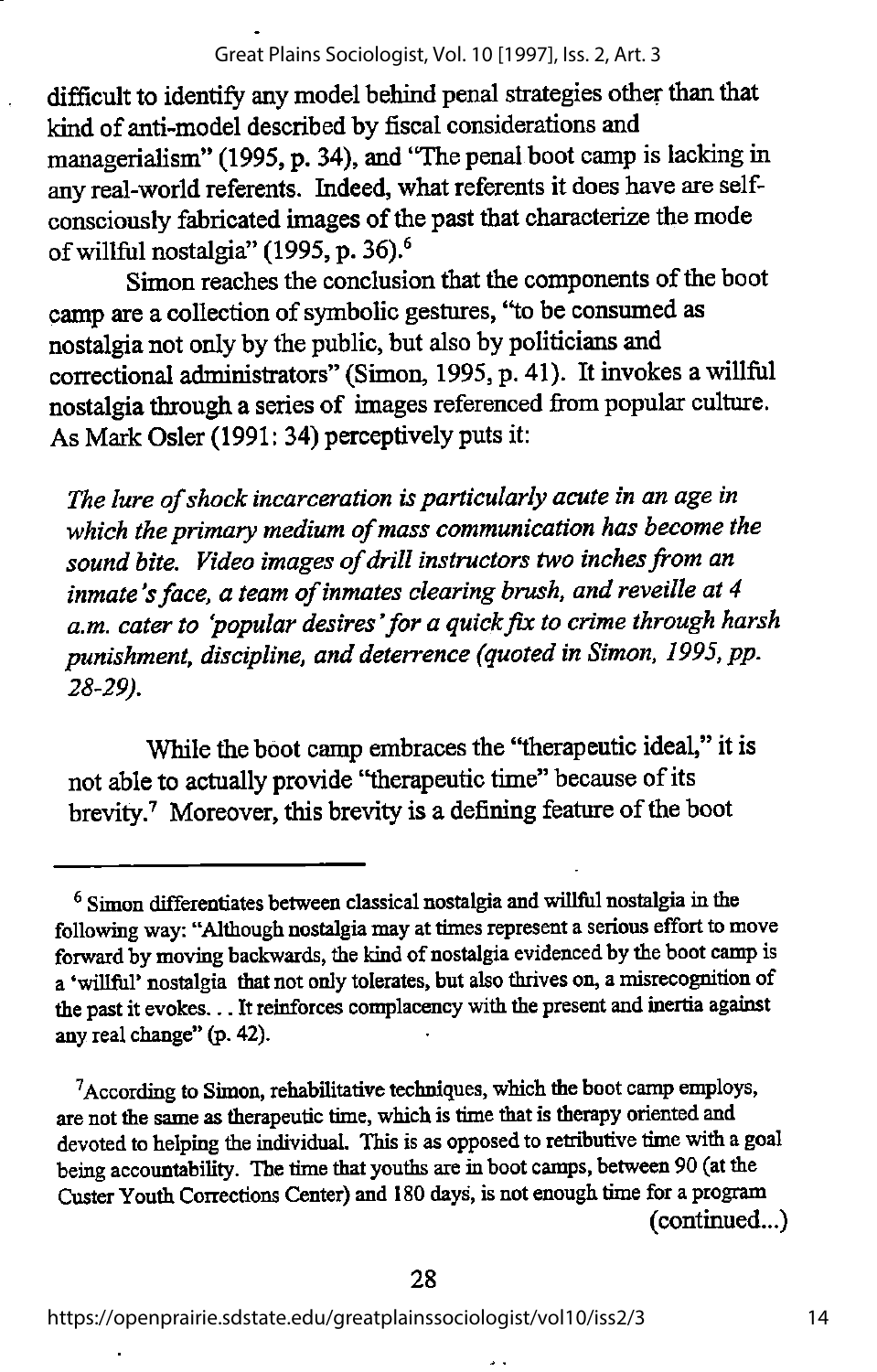camp, and also a part of its nostalgic appeal that proposes to transform the wayward boy "into a worthy vessel of American manhood in a period of some weeks" (Simon, 1995, p.41); however, this brevity precludes any possibility for real rehabilitation of the offender or change in the structure of the boot camp to adequately give therapeutic time, because cost efficiency is one of the major attributes of the boot camp. Thus, any real change would undermine two of the major reasons for the boot camps' popularity.

The final section of this paper includes a direct socialist humanist critique of the boot camp. Starting with a critical analysis at the macro level and proceeding to show the effects of macro-level phenomena on individuals, it is possible to end up with a micro level analysis.

The consensus paradigm in general, and the dominant ideology of capitalist society specifically, can be seen as valuing competition, and, thus, valuing those who emerge as the "winners" of competitive situations. Hence, capitalist society seeks to find and nurture the "best and brightest" in the society. This results in the relegation of those individuals and groups who are not in leading positions in society (those without power or those not immediately indicating the potential to be) to a second-class, subordinate position. They are socialized into menial, marginal, rank-and-file positions in society. This results in necessarily dividing individuals and groups into positions that are superordinate and subordinate, powerful and powerless, dominant and dominated, bourgeois and proletarian, man and woman, adult and child, white and nonwhite. To say nothing of the oppressive, exploitative, brutal, and alienating effects that this situation has on the groups who are in the latter position, we can proceed with this argument to show that the boot campis a continuation of this divisionary tendency of capitalist society and the consensus paradigm.

This division of individuals and groups can be seen as

<sup>(...</sup>continued) devoted to therapy (1995, p. 40).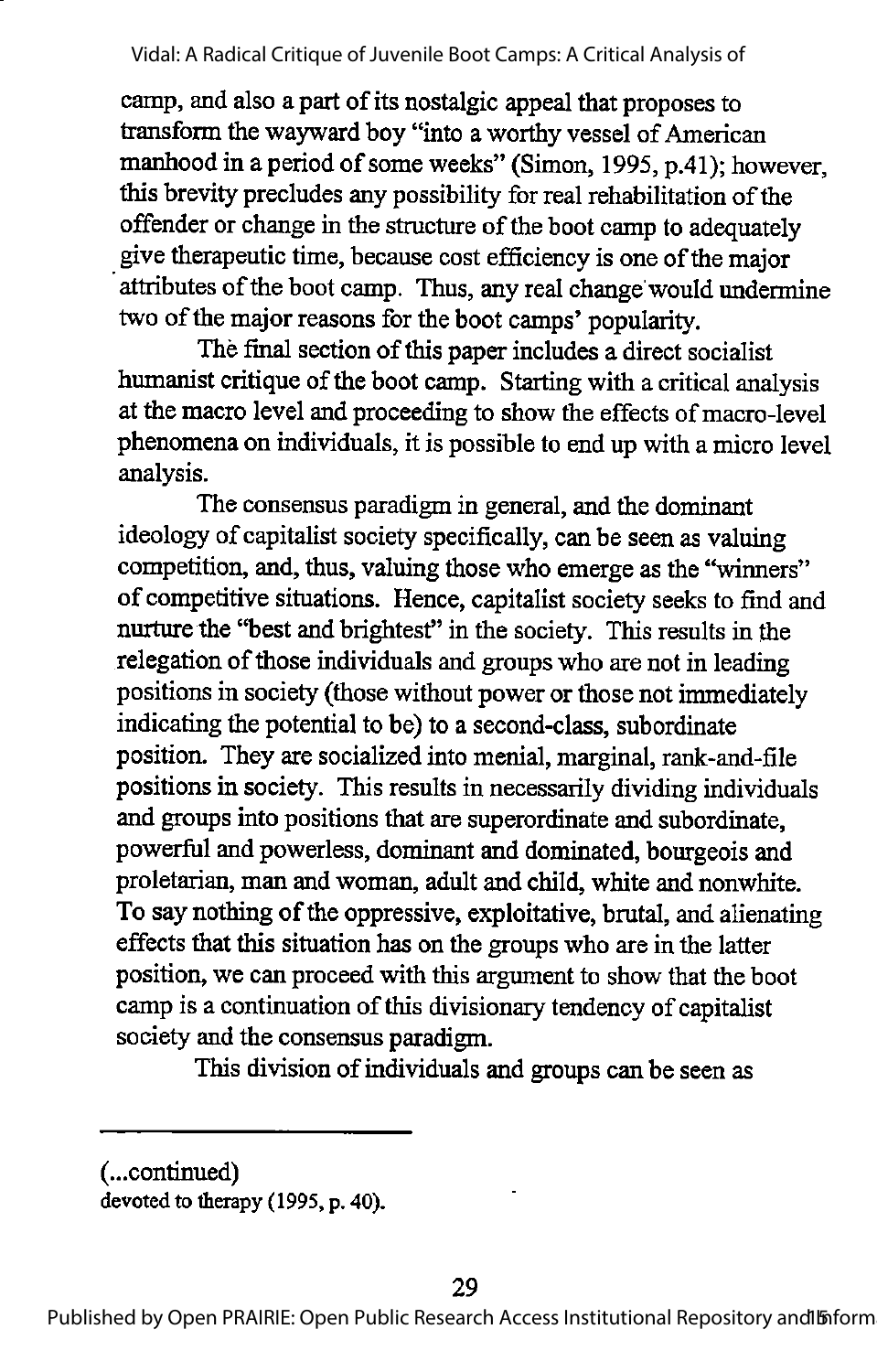occurring earliest with the socialization of gender roles. Borrowing from radical and socialist feminism is useful here for its ideas about this as the fundamental basis of domination. As Lengermann and Niebrugge write, "Not only is patriarchy historically the first structure of domination and submission, but it continues as the most pervasive and enduring system of inequality, the basic societal model of domination (Lerner, 1986). Through participation in patriarchy, men learn how to hold other human beings in contempt, to see them as nonhuman, and to control them. Within patriarchy, men see and women leam what subordination looks like" (in Ritzer, 1996, p. 462).

This division is continued in schools. Although there may be other places and ways inwhich this division occurred temporally before the school was developed as an institution, it has manifested itself in them. The children who show the earliest signs of ability and potential are given all of the attention and rewards. They are put into honors classes and become the focus of the teacher's energy. Other students are left in the background, thought of and treated as if they are not as smart, nor as worthy of attention. This, of course, may not happen in all schools (or even very many) or not exactly in this way; however, there is great potential for division of children along various lines under the guise of ability including divisions in perceived ability, sex, race, ethnic group, class, actual ability, and many other indicators. Moreover, with the emphasis of the dominant ideology on competition and valuing the best and the structure of our patriarchal society patterning dominant/subordinate relationships and social inequality, it is highly likely that a division of individuals and groups within the school will develop to some degree.

This separation of individuals in schools and the resultant differential treatment and disproportionate attention to some and not others is, in fact, necessary for capitalist society to function. There must be many relatively or completely uneducated and unskilled people to form theworking class (and surplus labor), and especially in advanced capitalism there will be a necessary marginal class (see Apter, 1971, ch. 3).

The boot camp can be seen as a continuation of this division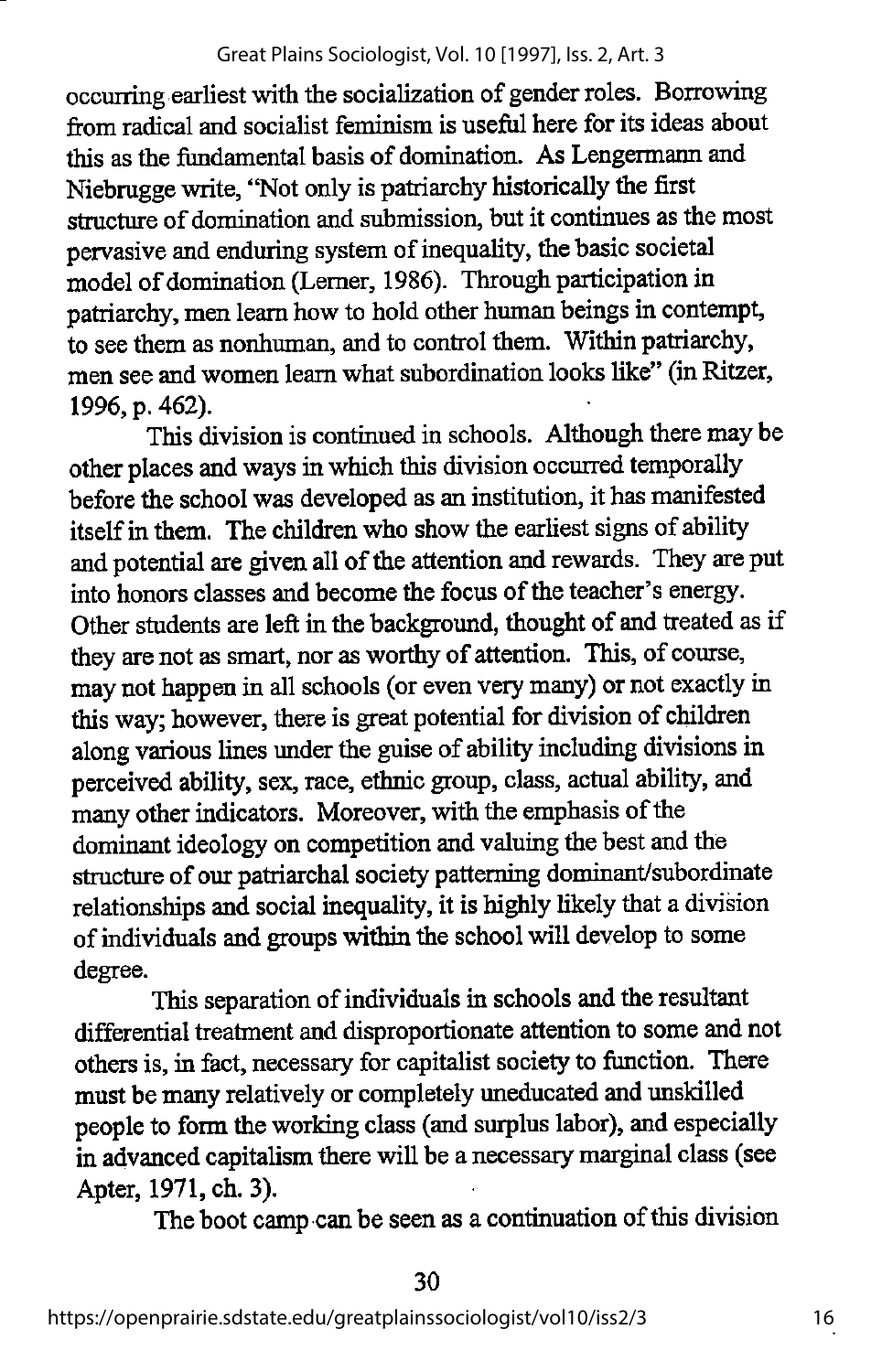in society. There must be superordinates and subordinates; there must be people who are functional and indispensable to capitalism and those who are not—the marginal class. The juvenile boot camp is a channel for the marginalization of certain children in society.  $\overline{A}$ review of the statistics shows that middle to upper class children are much less likely to be sentenced to programs like the boot camp—at least relative to lower class children—or in fact to any form of institutionalization (except maybe one of the better, and more expensive, drug treatment centers). Lower class youths are overrepresented in the justice system; however, self-report research shows that middle to upper class children are just as likely to be involved in delinquent behavior (Short and Nye, Gold, and Williams, cited in Siegel and Senna, 1997, pp. 60-1).

Children who have parents who care and who have resources are much more likely to be steered away from programs like the boot camp. The children which the boot camp and similar programs attract are lower class children whose parents do not care and/or do not have resources. The boot camp is an excellentway to marginalize these children and give them two choices. They can take to the ''rehabilitation" and be well prepared for a life in the military. This country can always use more rank-and-file enlistees (for it is its military power that has been responsible for its major economic and industrial growth and its status as a world power). Or if they do not respond so well to their shock incarceration experience and continue their ways, they are likely to end up in prison.

As we have seen, the rehabilitational goal of the boot camp—^being a stated ideal, but an unlikely to impossible realization in the 90-day period—has been reduced to an incidental by-product if it were to occur, overshadowed by the cost effectiveness to be gained. If any rehabilitation occurs, that is good; if not, it is still cheaper than incarceration. Even if the "treatment" works, it will not give juveniles independence and confidence in themselves to develop and mature, to empower them to live in a society in which there are many problems and inequalities. It will only empower individuals to function (i.e., have respect for authority, discipline, and self-esteem) in a highly structured environment that is only found in the military. The boot camp socializes them to fill one role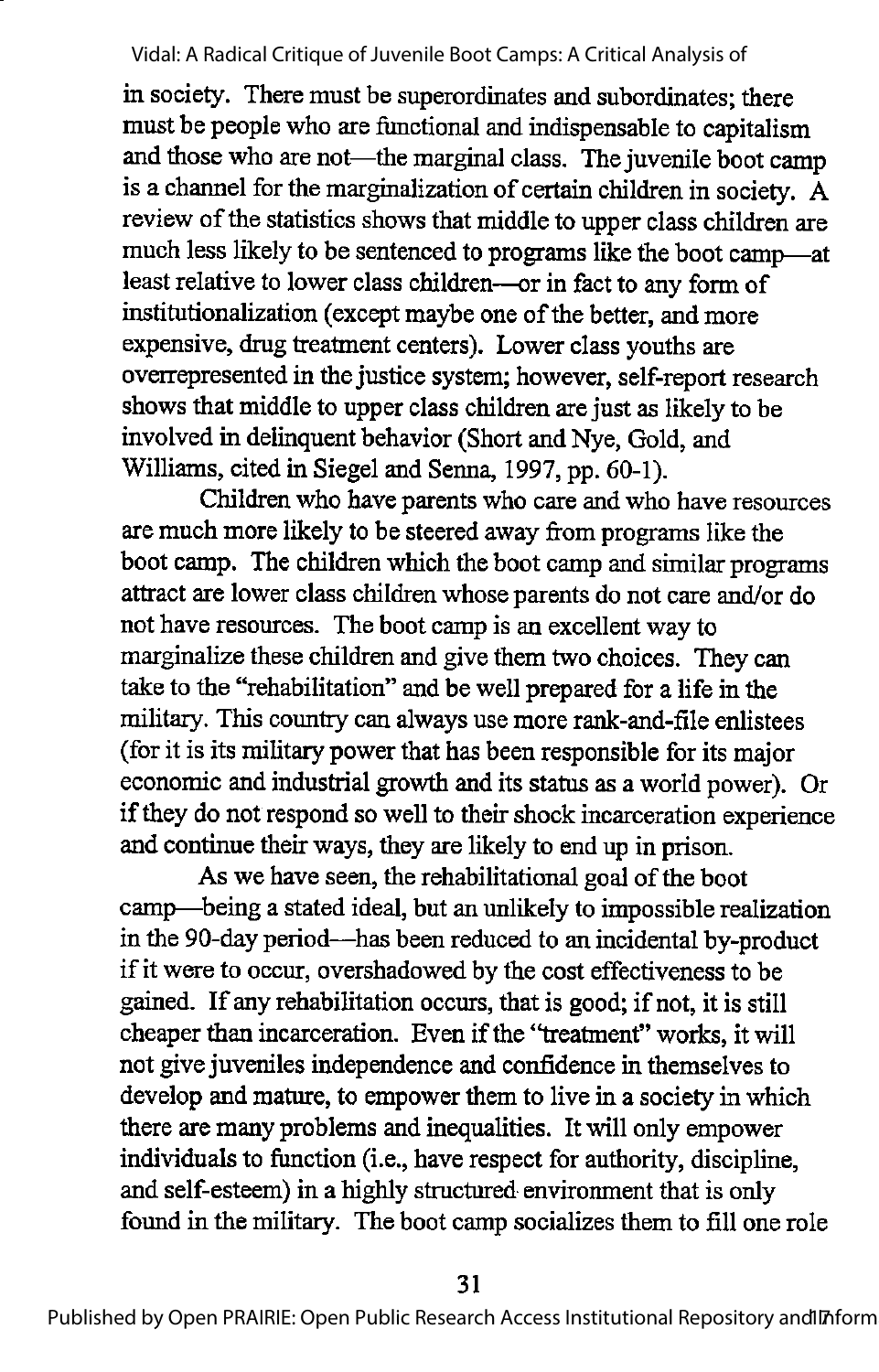in society, sacrificing the sound by duality and independence for the society, to become a member of the group that are the defenders of Democracy and the ideals of unquestioning respect for authority, freedom (to compete), and self-discipline.

The rationale behind the boot camp, and the majority of methods to deal with crime and deviance that are developed within a capitalist framework (and, more generally, a consensus paradigm) come from the assumption that the criminal or deviant was not properly socialized. The social system could function in an orderly, stable fashion; however, there are individuals and groups that act contrary to the needs of the society (the needs of those in control of the society). Thus, the way to deal with them is to properly socialize them through more forms of social control.

Yet capitalist society is characterized by power/dependency relationships in every sector of life, necessary for its proper functioning. How can you (re)socialize people to accept a subordinate position (usually many subordinate positions)? Because some people may be superordinate in certain roles, they may accept their subordinate status in other roles. In capitalism, however, there will always be people who are subordinate in every aspect of their life. There will always be people who will not accept this and will rebej in various ways. Therefore, there will always be crime in capitalism.

Still, the boot camp seeks to (re)socialize delinquents anjway in an environment with no real-world referents. Resocialize them to what? A society that values only the best and brightest, the most able, but by no means all human beings. A society in which few have the power, and many are poor and without power or resources. A society in which they can see more negative than positive. As Paul Goodman aptly states, "[P]erhaps there has not been a failure of communication. Perhaps the social message has been communicated clearly to the young men and is unacceptable"<br>(1960, p. 11). (1960, p. 11). . . . ,

What can this intensive resocialization in a situation of extreme power/dependency—an ultimately pure dominant/ subordinate relationship—really teach the children? Socialist feminist theory can provide an answer. The shock incarceration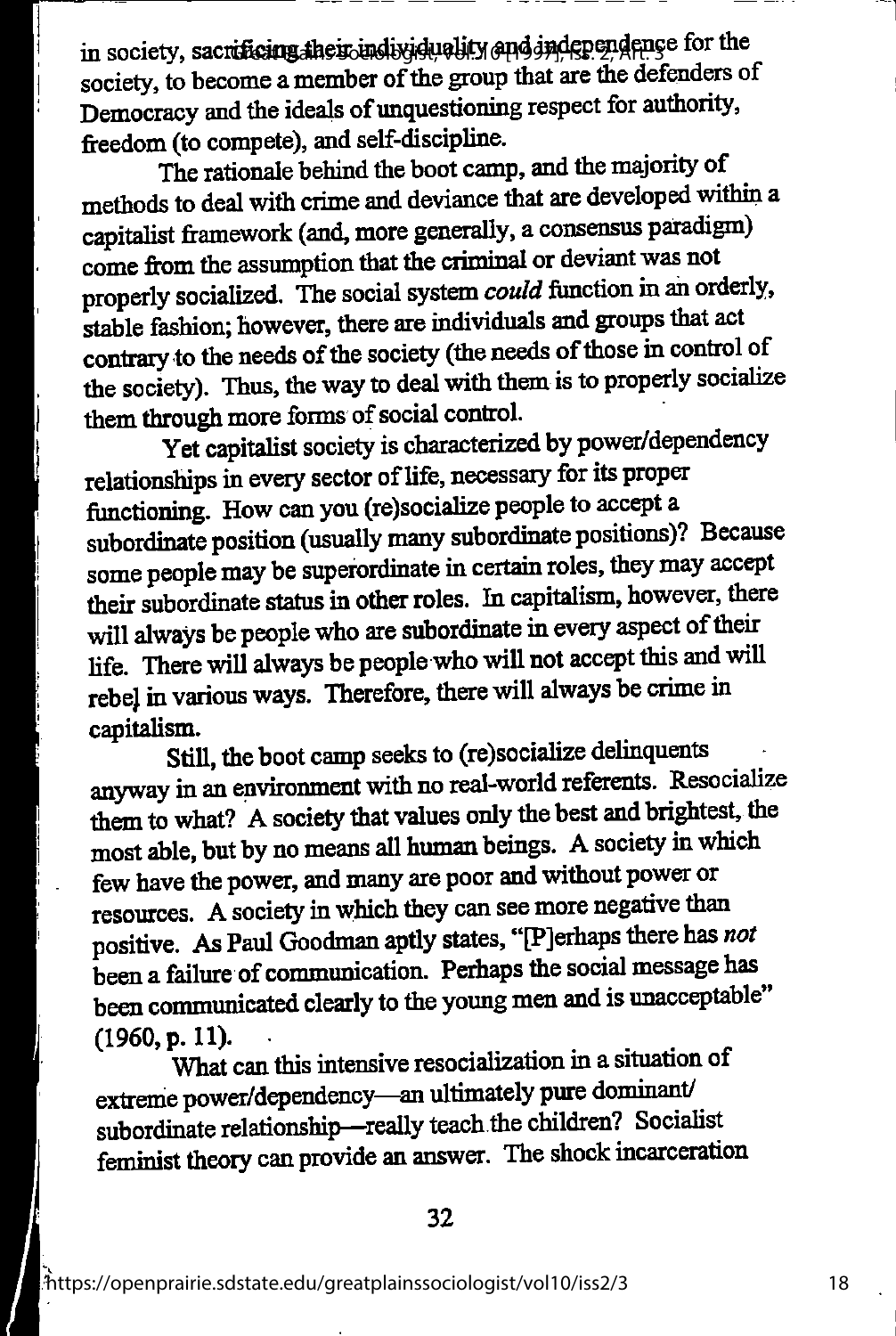program can teach youths the intricate workings of that very relationship. If they also learn the respect for authority that they are intensively socialized to learn, i.e., if the boot camp "succeeds," then they are well on their way to an existence that no human deserves. While the feminist description of this existence was originally meant to apply to the role into which women are socialized, it can be applied to the life of any individual or group that is part of the oppressed and powerless have-not segment of society. The environment and socialization process of the juvenile boot camp actively perpetuates this type ofrelationship and is a continuation of the structure of society that causes alienation and powerlessness. That is, the boot camp is a continuation of the negativity that affects many of the juveniles that end up in the justice system who are "fiom childhood on, limited and maimed, so that they can move into their adult roles and in those roles 'dwindle' from full humanness into mindless, dependent, subconsciously depressed beings" (Lengermann and Niebrugge, in Ritzer, 1996, pp. 450-451). Vidal: A Radical Critique of Juvenile Boot Camps: A Critical Analysis of

If the juveniles do not "leam" the new values that the boot camp attempts to resocialize them to accept, with what do they leave? They will still have an understanding of the dominant/ subordinate relationship, a part of their shock incarceration experience that they will learn. If they do not learn to be submissive, then they learn to be dominant. They learn that, if all else fails, their drill instructors—and their government—attempt(s) to get what they (it) want(s) by establishing a clearly and decisively authoritarian relationship. Would it be very hard for them to see a message telling them something along the lines of "force will get you what you want?" The boot camp is a no-win situation for the juveniles.

These children do need some values. They need independence, confidence in themselves, and a humanitarian ethic. They need to value human life—theirs and others. They need to believe in themselves and not in their drill instructor telling them what to do. In the boot camp, they are taught that they are equal to the other "delinquents" who wear the same fatigues as they do, have the same shaved heads, and are simultaneously stripped of their identities. This type of environment may bring pride and feelings of true equality and membership to individuals who voluntarily join the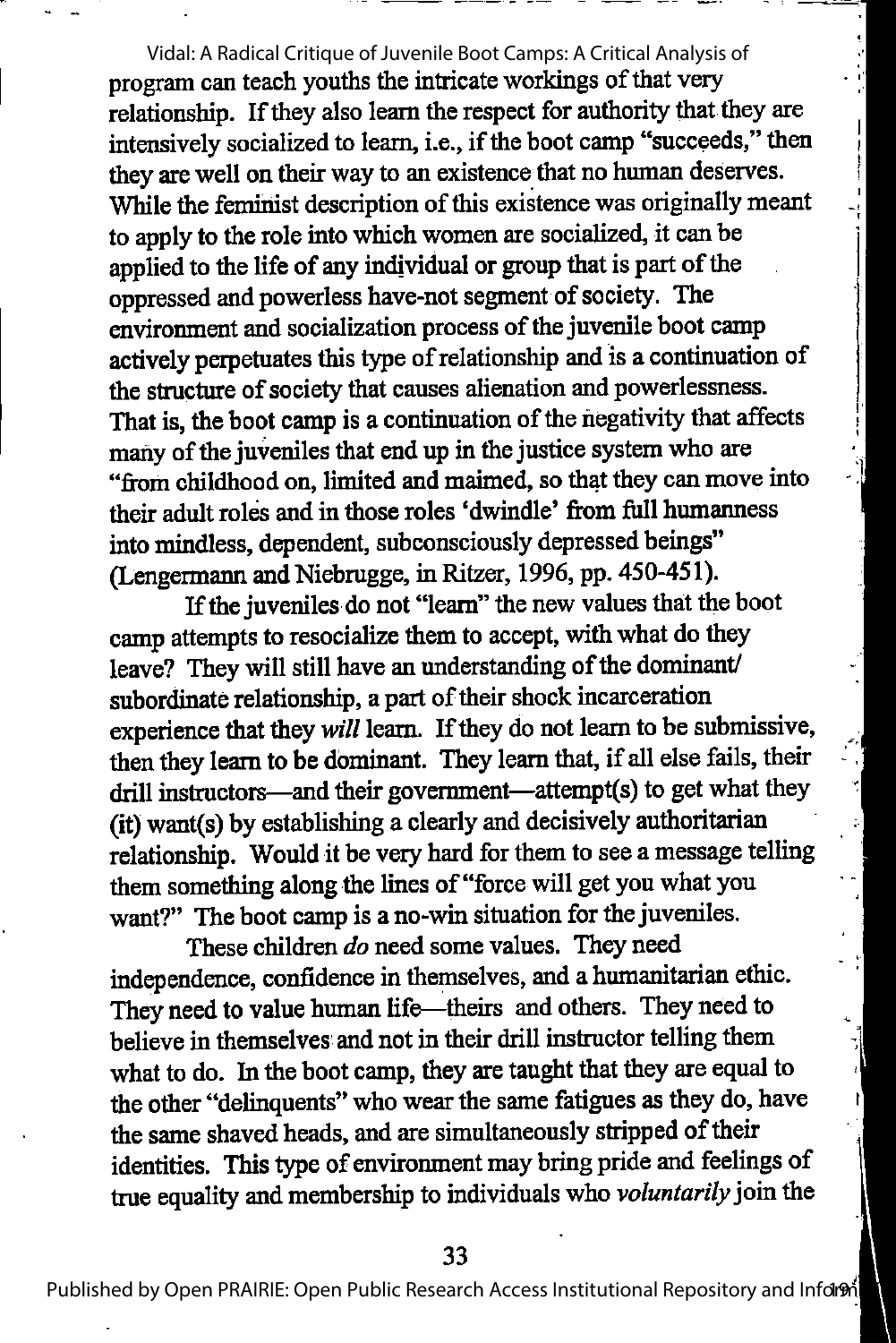Great Plains Sociologist, Vol. 10 [1997], Iss. 2, Art. 3<br>armed forces. Individuals who become members of the whole group, driUinstructors and all others above them included, individuals who receive medals and honors for their achievements; but, while it may look the same from the outside, this shock incarceration program is not the same. The juveniles are members ofa stigmatized, delinquent group and are separate from and unequal to their drill instructors and others who are "above" them. Respect for authority translates into respect for those who are above and different from them. This is not respect for human life. It is respect for people who are in positions in which these juveniles will most likely never be; people who, the juveniles are made to feel, are better than them. Respect for human life is much more likely to teach them not to steal and harm others, not to victimize. Respect for the lives of only those who are above them cannot do this. The selfdiscipline that is taught in this environment will teach them that they are bad, and that they have to restrain themselves to be good citizens. They need to be taught independence and given positive feedback, so they understand that they can function in the society as equal members. The boot camp only serves to perpetuate dependency and subordination. It tells children that they are bad, and need others to help (or make) them be good.

In conclusion, a capitalist society is not able to actually deal with the root causes of crime because crime is a result of the structure of the capitalist state. Therefore, the efforts of a capitalist society can only deal with criminals. While some forms of corrections (particularly for adults) are explicitly designed to be retributive punishment, others (mostly for juveniles), like the boot camp, are said to be rehabilitative in nature. The reality of the situation is that the juvenile boot camp is a wolf in sheep's clothing. This wolf is as repressive as it is predatory. It is predatory and repressive because it actively devalues human life. It is a perpetuation of a pattern of dominant/subordinate relationships in society. It teaches dependence, submission, and respect for some human beings, but not all human beings. Some humans are worth more, some less. It is implicitly shown to the children in the boot camp that they are worth less. The real function of the boot camp is to perpetuate existing exploitation, oppression, and alienation.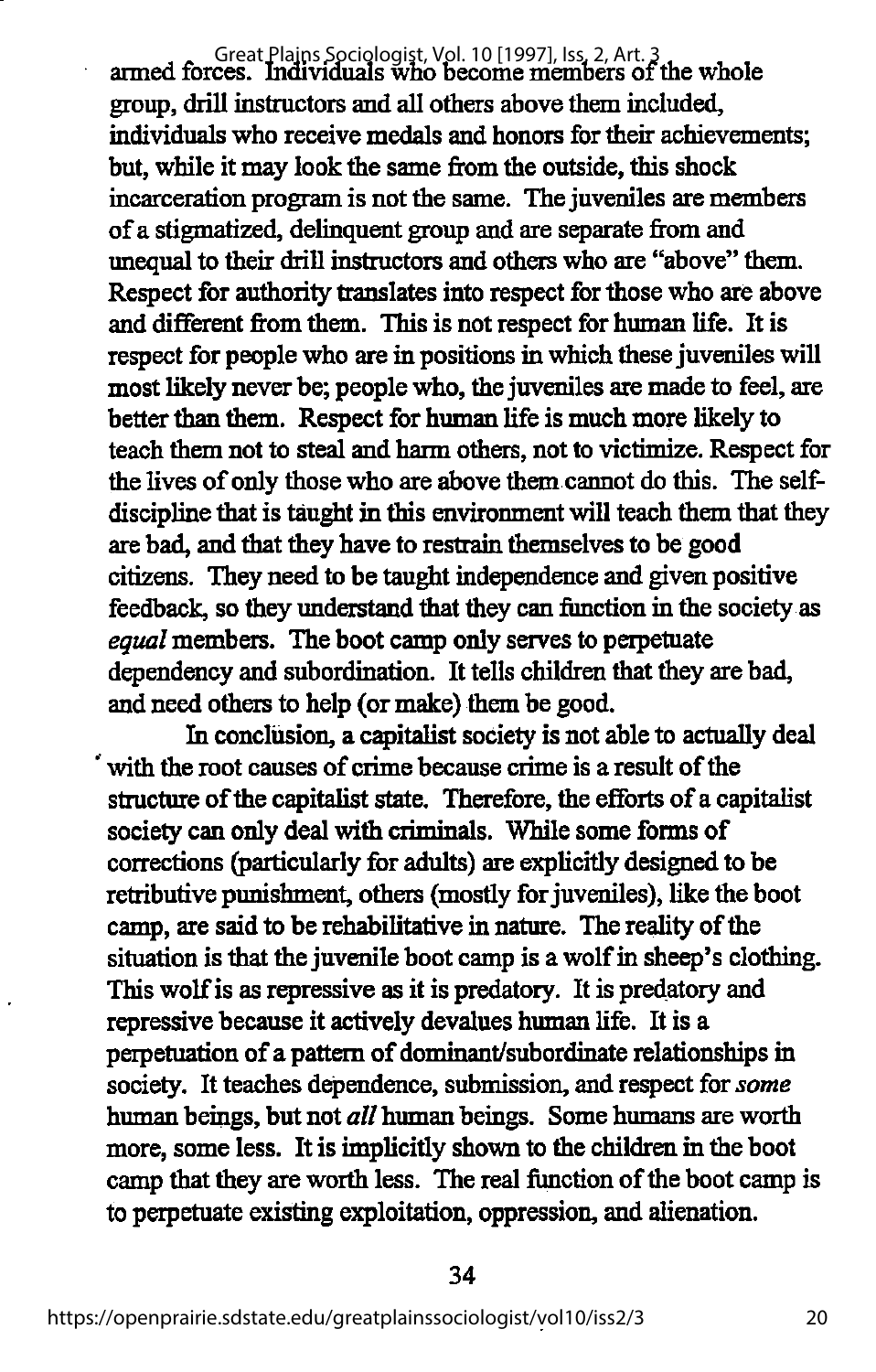If a 90-day intensive (re)socialization program canwork, it is not in the negative environment of the boot camp. Human beings are not like old fences. They cannot be stripped down and repainted in a number of days. It is absurd to propose that you can strip years worth of identity and socialization away in 90 days, let alone give them an entirely new one.

#### References

Apter, David. 1971. Choice and the Politics of Allocation: A Developmental Theory. New Haven: Yale University Press.

Bennett, Lawrence. 1995. "Current Findings on Intermediate Sanctions and Community Corrections." Corrections Today 57:86-90.

ļ

Bourque, B., R. Cronin, D. Felker, F.Pearson, M. Han, and M. Hill. 1996. "Boot Camps for Juvenile Offenders." From a National Institute of Justice report. <www.ncjrs.org/txtfiles/evalboot.txt>.

Friedrichs, David. 1982. "Crime, Deviance And Criminal Justice: In Search Of A Radical Humanistic Perspective." Humanity and Society 6: 200-226.

Gendreau, P. and M. Paparozzi. 1995. "Examining What Works in Community Corrections." Corrections Today 57: 28-30.

Goodman, Paul. 1960. Growing Up Absurd. New York: Random House, Inc.

Horton, John. 1970. "Order and Conflict Theories of Social Problems as Competing Ideologies." Sociology of Knowledge: A Reader. Ed. James Curtis, New York: Praeger. 605-624.

Keenan, J.,B.Ruback, and J.Hadley. 1994. "Measuring the Military Atmosphere of Boot Camps." Federal Probation 58: 67-71.

Kramer, Ronald. 1984. "Critical Criminology, Traditional Crime, and Public Policy." Journal of Sociology and Social Welfare 11: 252-293.

Lengrmann, P., and J. Niebrugge. 1996. Ch. 12 in Ritzer. Sociological Theory. USA: McGraw-Hill.

Lippens, Ronnie. 1995. "Critical Criminologies and the Reconstruction of Crime." Social Justice 22: 32-50.

Mackenzie, Doris. 1994. "Results of a Multisite Study of Boot Camp Prisons."

35

Published by Open PRAIRIE: Open Public Research Access Institutional Repository and **Pif**orma